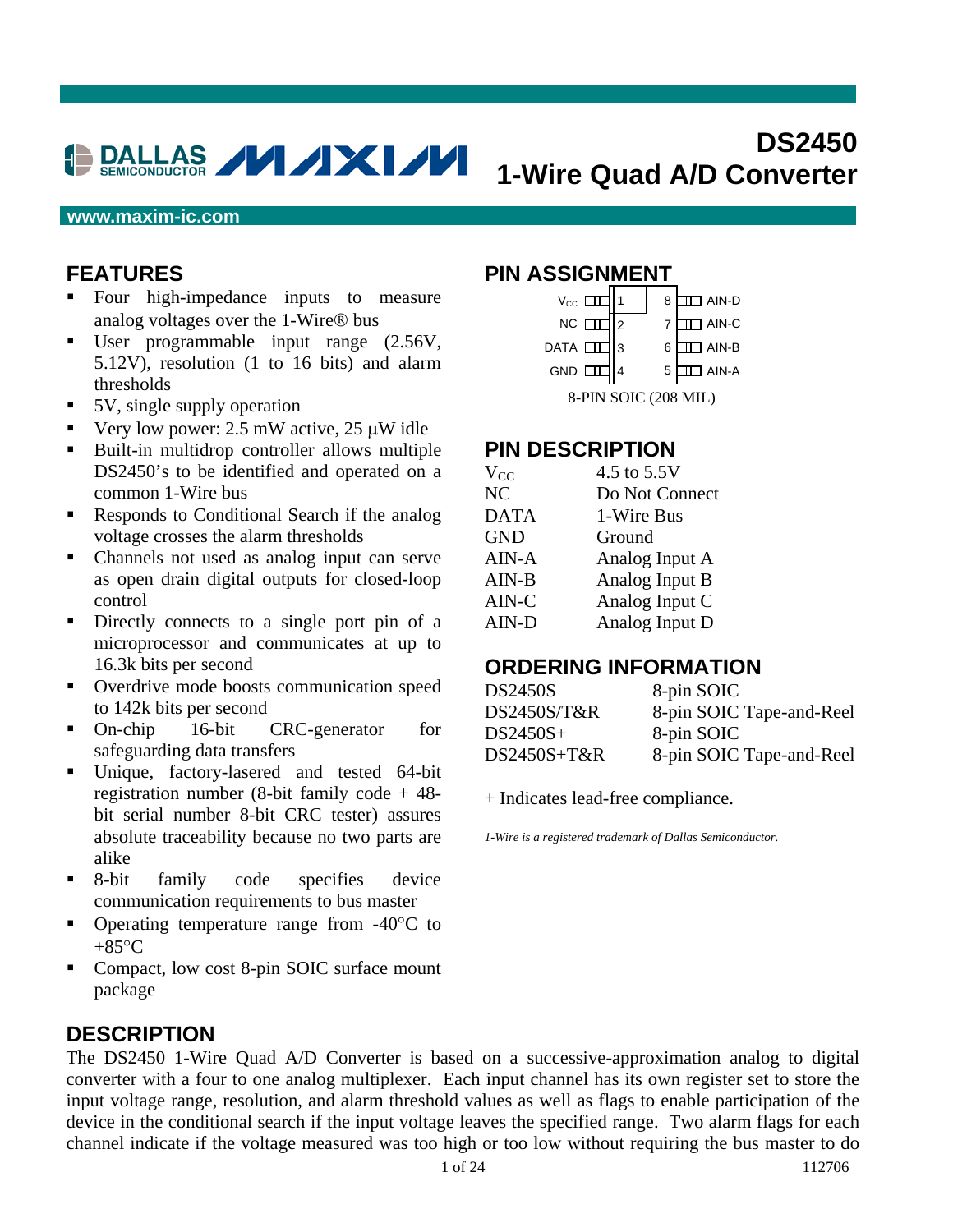the comparison. Each A/D conversion is initiated by the bus master. A channel not used as analog input can serve as a digital open-drain output. After disabling the input the bus master can directly switch on or off the open-drain transistor at the selected channel. All device settings are stored in SRAM and kept non-volatile while the device gets power either through the 1-Wire bus or through its  $V_{CC}$  pin. After powering up, a power-on reset flag signals the bus master the need to restore the device settings before the regular operation can resume. All device registers and conversion read-out registers are organized as three 8-byte memory pages similar to the Status Memory of a DS2505/6 device. An on-chip CRC16 generator protects the communication against transmission errors when reading through the end of a memory page as well as when writing individual bytes.

#### **OVERVIEW**

The block diagram in Figure 1 shows the major function blocks of the device. The DS2450 contains a factory-lasered registration number that includes a unique 48-bit serial number, an 8-bit CRC, and an 8 bit family code (20H). The 64-bit ROM portion of the DS2450 not only creates an absolutely unique electronic identification for the device itself but also is a means to locate and address the device in order to exercise its control functions.

The device gets its power either from the 1-Wire bus or through its  $V_{CC}$  pin. Without a  $V_{CC}$  supply the device stores energy on an internal capacitor during periods where the signal line is high and continues to operate off of this "parasite" power source during the low times of the 1-Wire line until it returns to high to replenish the parasite (capacitor) supply. This, however, provides sufficient energy only for communication. To perform an A/D conversion a strong pullup of the 1-Wire bus to 5V or a  $V_{CC}$  supply is required.



#### **DS2450 BLOCK DIAGRAM** Figure 1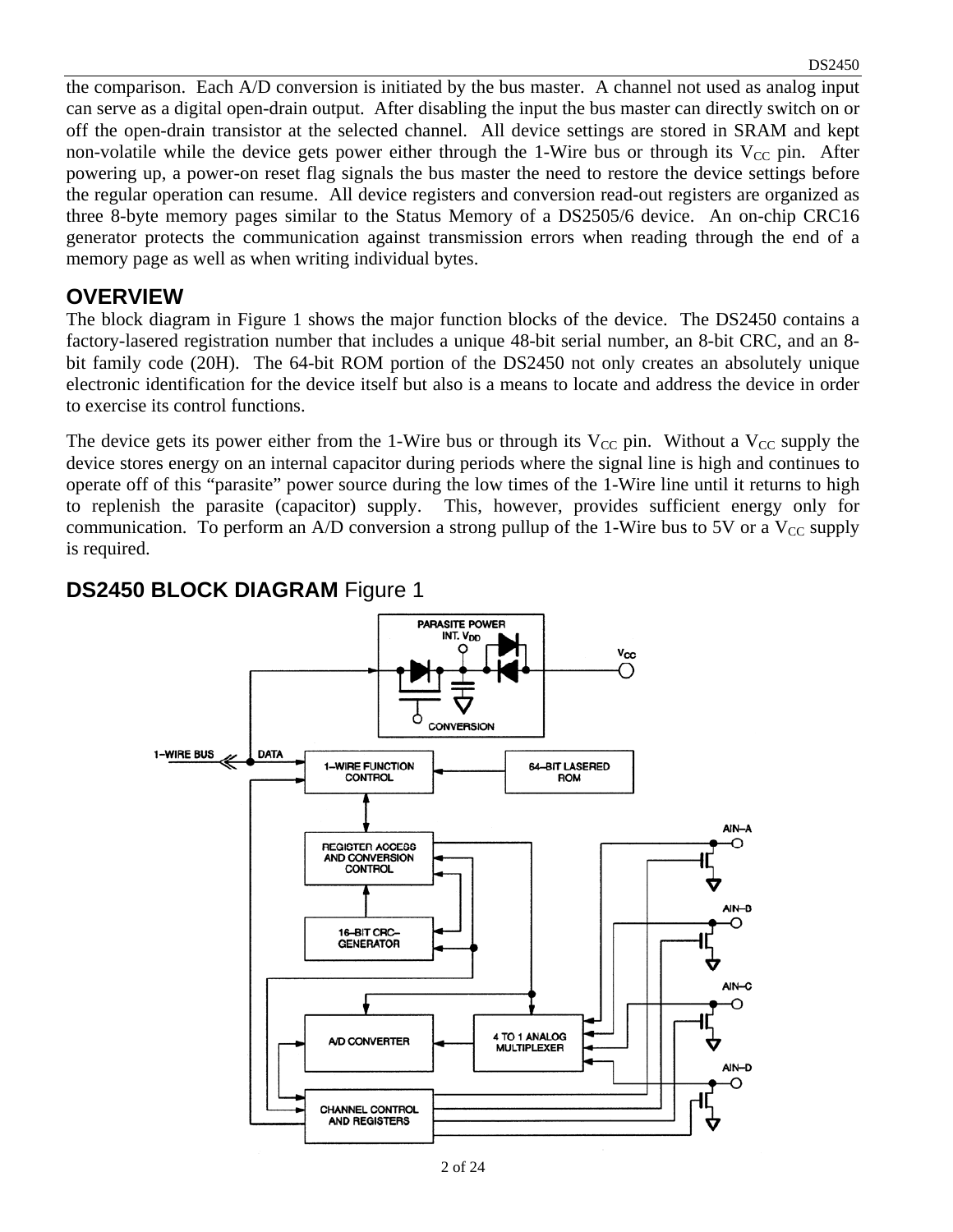## **HIERARCHICAL STRUCTURE FOR 1-WIRE PROTOCOL** Figure 2



The DS2450 uses the standard Dallas Semiconductor 1-Wire protocol for data transfers. Communication to and from the DS2450 requires a single bi-directional line that is typically a port pin of a microcontroller. The hierarchical structure of the 1-Wire protocol is shown in Figure 2. The 1-Wire bus master must first provide one of the seven ROM Function Commands, 1) Read ROM, 2) Match ROM, 3) Search ROM, 4) Conditional Search ROM, 5) Skip ROM, 6) Overdrive-Skip ROM or 7) Overdrive-Match ROM. Upon completion of an overdrive ROM command byte executed at standard speed, the device will enter Overdrive mode where all subsequent communication occurs at a higher speed. The protocol required for these ROM function commands is described in Figure 9. After a ROM function command is successfully executed, the memory and control functions become accessible and the master may provide any one of the available commands. The protocol for these commands is described in Figure 6. All data is read and written least significant bit first.

#### **64-BIT LASERED ROM**

Each DS2450 contains a unique ROM code that is 64 bits long. The first eight bits are a 1-Wire family code. The next 48 bits are a unique serial number. The last eight bits are a CRC of the first 56 bits. (See Figure 3.) The 1-Wire CRC is generated using a polynomial generator consisting of a shift register and XOR gates as shown in Figure 4. The polynomial is  $\dot{X}^8 + X^5 + X^4 + 1$ . Additional information about the Dallas 1-Wire Cyclic Redundancy Check is available in the Book of DS19xx iButton™ Standards. The shift register acting as the CRC accumulator is initialized to zero. Then starting with the least significant bit of the family code, one bit at a time is shifted in. After the  $8<sup>th</sup>$  bit of the family code has been entered, then the serial number is entered. After the  $48<sup>th</sup>$  bit of the serial number has been entered, the shift register contains the CRC value. Shifting in the eight bits of CRC should return the shift register to all zeros.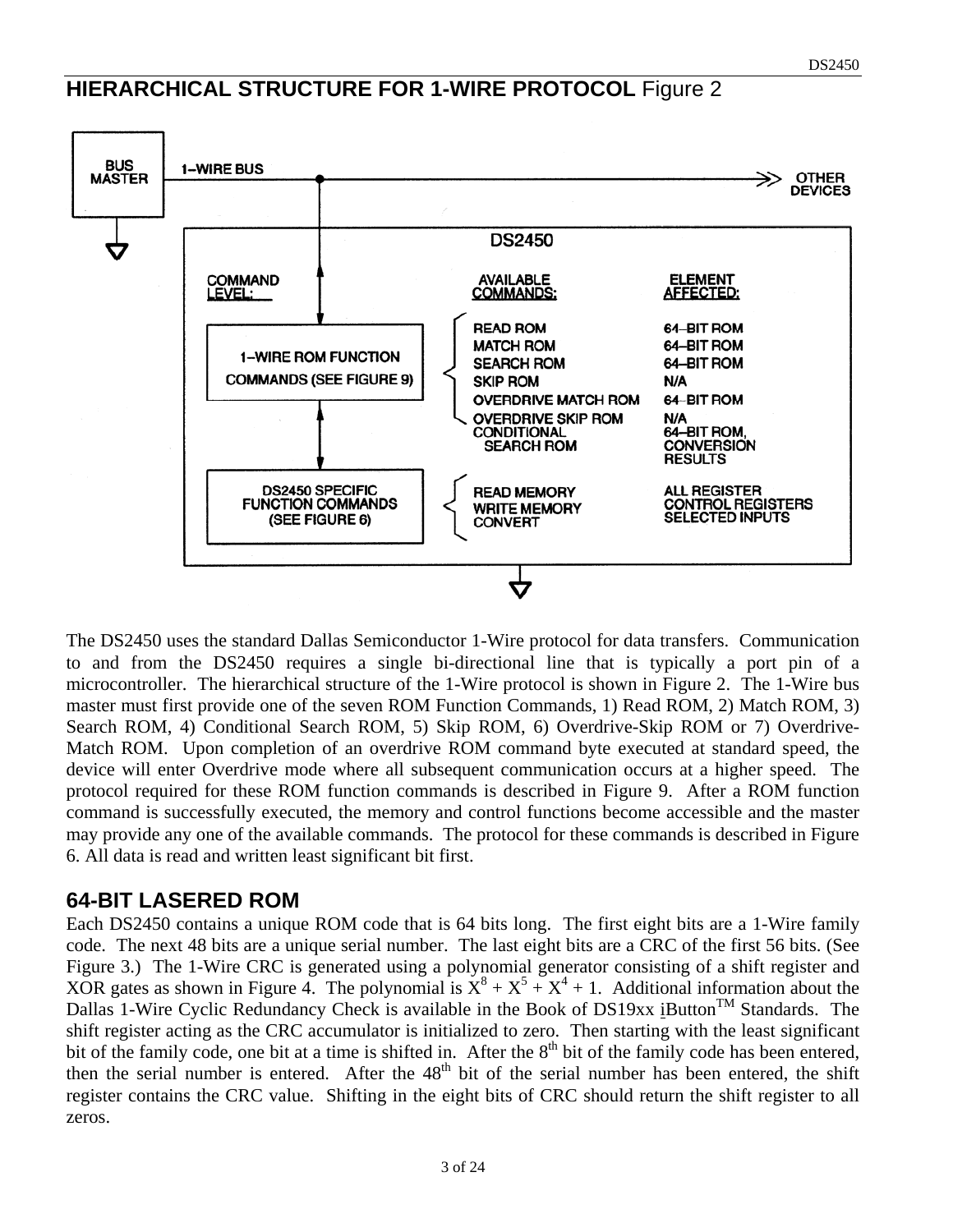**INPUT** 

#### **64-BIT LASERED ROM** Figure 3



**1-WIRE** 

| MSB        |                               |            |                             |            | <b>LSB</b>              |
|------------|-------------------------------|------------|-----------------------------|------------|-------------------------|
|            | 8-BIT CRC CODE                |            | <b>48-BIT SERIAL NUMBER</b> |            | 8-BIT FAMILY CODE (20H) |
| <b>MSB</b> | <b>LSB</b>                    | <b>MSB</b> | <b>LSB</b>                  | <b>MSB</b> | <b>LSB</b>              |
|            | <b>CRC-GENERATOR Figure 4</b> |            |                             |            |                         |

Polynomial =  $X^8 + X^5 + X^4 + 1$ 



#### **DEVICE REGISTERS**

All registers of the DS2450 are mapped into a linear memory range of 24 adjacent bytes organized as three 8-byte pages. The first page, called conversion read-out, contains the memory area where the chipinternal logic places the results of a conversion for the bus master to read. Starting with channel A at the lowest address, each channel has an area of 16 bits assigned for the conversion result, as shown in Figure 5a. The power-on default for the conversion read-out registers is all zeros. Regardless of the resolution requested, the most significant bit of the conversion is always at the same bit position. If less than 16-bit resolution is requested, the least significant bits of the conversion result will be filled with zeros in order to always generate a 16-bit result. For applications that require less than four analog inputs, one should start using input D for the first channel, input C for the second one, etc. The advantage is that when reading the conversion results one reaches the end of the page and with it the CRC16 sooner and minimizes the traffic on the 1-Wire bus. For more details on reading please refer to the Read Memory command description.

| <b>Address</b> | bit 7          | bit 6    | bit 5    | bit 4              | bit 3 | bit 2    | bit 1 | bit 0          |
|----------------|----------------|----------|----------|--------------------|-------|----------|-------|----------------|
| 00             | A              | $\Delta$ | A        | $\Delta$           | A     | $\Delta$ | A     | <b>LSBIT A</b> |
| 01             | <b>MSBIT A</b> | A        | $\Delta$ | A                  | A     | A        | A     | A              |
| 02             |                |          |          |                    | B     | B        | B     | <b>LSBIT B</b> |
| 03             | <b>MSBIT B</b> | B        |          |                    | в     | B        | В     |                |
| 04             |                |          |          | $\curvearrowright$ |       |          | C     | <b>LSBIT C</b> |
| 05             | <b>MSBIT C</b> |          |          | $\sqrt{ }$         |       |          | ⌒     |                |
| 06             | D              |          |          | D                  |       |          | D     | <b>LSBIT D</b> |
| 07             | <b>MSBIT D</b> |          |          |                    |       |          |       |                |

**MEMORY MAP PAGE 0, CONVERSION READ-OUT** Figure 5a

The control and status information for all channels is located in memory page 1 (Figure 5b). As for the conversion read-out, each channel has assigned 16 bits. The four least significant bits, called RC3 to RC0, are an unsigned binary number that represents the number of bits to be converted. A code of 1111 (15 decimal) will generate a 15-bit result. For a full 16-bit conversion the code number needs to be 0000. The next two bits beyond RC3 will always read 0. They have no function and cannot be changed to 1s.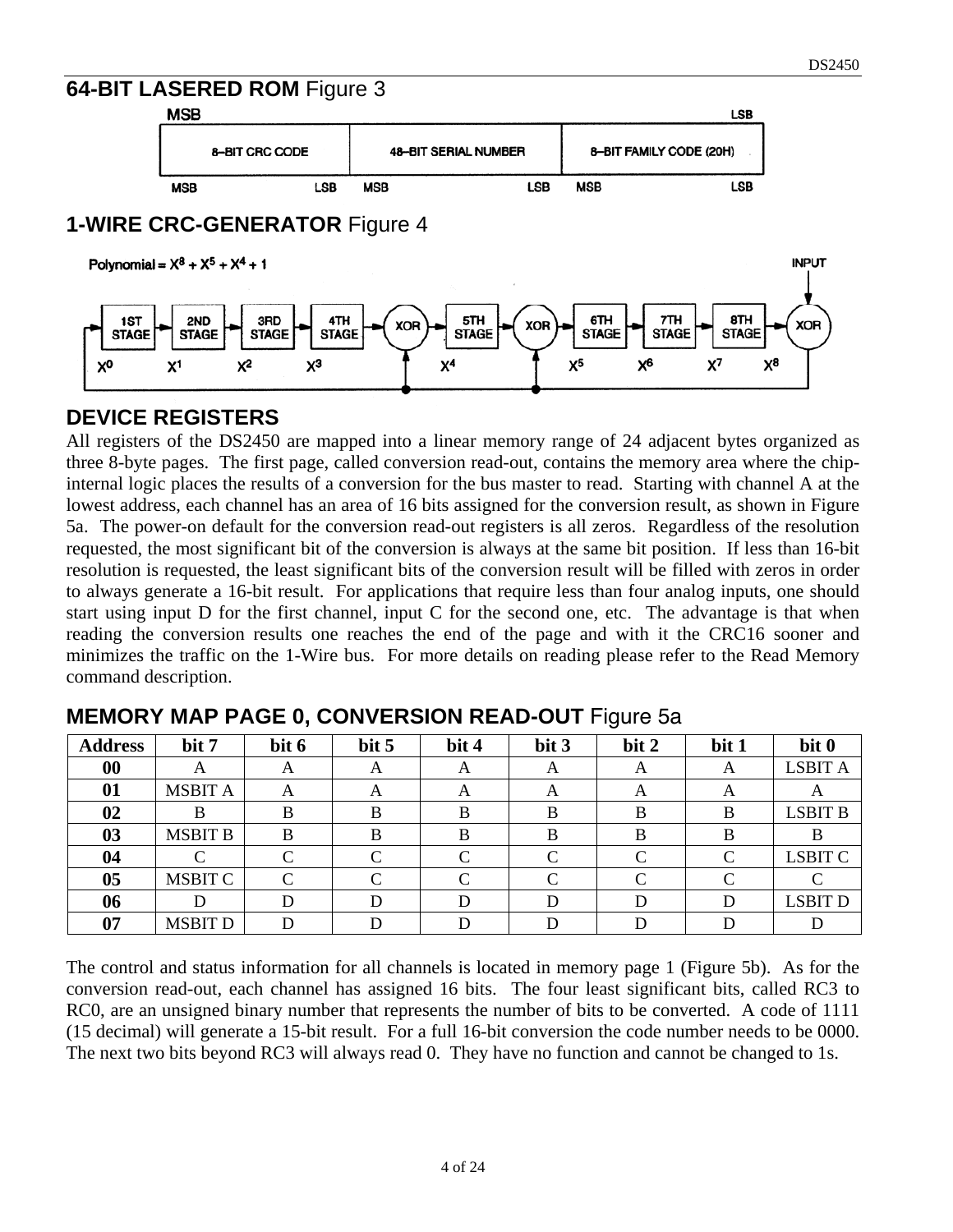The next bits, OC (output control) and OE (enable output) control the alternate use of a channel as output. For normal operation as analog input the OE bit of a channel needs to be 0, rendering the OC bit to a don't care. With OE set to 1, a 0 for OC will make the channel's output transistor conducting, a 1 for OC will switch the transistor off. With a pullup resistor to a positive voltage, for example, the OC bit will directly translate into the voltage equivalent of its logic state. Enabling the output does not disable the analog input. Conversions remain possible, but will result in values close to 0 if the transistor is conducting.

The IR bit in the second byte of a channel's control and status memory selects the input voltage range. With IR set to 0, the highest possible conversion result is reached at 2.55V. Setting IR to 1 requires an input voltage of 5.10V for the same result. The next bit beyond IR has no function. It will always read 0 and cannot be changed to 1.

The next two bits, AEL alarm enable low and AEH alarm enable high, control whether the device will respond to the Conditional Search command (see ROM Functions) if a conversion results in a value higher (AEH) than or lower (AEL) than the channel's alarm threshold voltage as specified in the alarm settings. The alarm flags AFL (low) and AFH (high) tell the bus master whether the channel's input voltage was beyond the low or high threshold at the latest conversion. These flags are cleared automatically if a new conversion reveals a non-alarming value. They can alternatively be written to 0 by the bus master without a conversion.

The next bit of a channel's control and status memory always reads 0 and cannot be changed to 1. The POR bit (power on reset) is automatically set to 1 as the device performs a power-on reset cycle. As long as this bit is set the device will always respond to the Conditional Search command in order to notify the bus master that the control and threshold data is no longer valid. After powering-up the POR bit needs to be written to 0 by the bus master. This may be done together with restoring the control and threshold data. It is possible for the bus master to write the POR bit to a 1. This will make the device participate in the conditional search but will **not** generate a reset cycle. Since the POR bit is related to the device and not channel-specific the value written with the most recent setting of an input range or alarm enable applies. The power-on default setting for the control/status data is 08h for the first and 8Ch for the second byte of each channel.

| <b>Address</b> | bit 7      | bit 6    | bit 5    | bit 4   | bit 3   | bit 2   | bit 1    | bit 0   |
|----------------|------------|----------|----------|---------|---------|---------|----------|---------|
| 08             | OE-A       | $OC-A$   | $\Omega$ |         | $RC3-A$ | $RC2-A$ | $RC1-A$  | $RC0-A$ |
| 09             | <b>POR</b> | $\theta$ | AFH-A    | AFL-A   | AEH-A   | AEL-A   | 0        | $IR-A$  |
| $0\text{A}$    | $OE-B$     | $OC-B$   | 0        |         | $RC3-B$ | $RC2-B$ | $RC1-B$  | $RC0-B$ |
| 0 <sub>B</sub> | <b>POR</b> | $\theta$ | AFH-B    | $AFL-B$ | AEH-B   | AEL-B   | $\theta$ | $IR-B$  |
| 0 <sup>C</sup> | OE-C       | $OC-C$   | 0        |         | $RC3-C$ | $RC2-C$ | $RC1-C$  | $RC0-C$ |
| 0 <sub>D</sub> | <b>POR</b> | $\theta$ | AFH-C    | AFL-C   | AEH-C   | AEL-C   | $\Omega$ | $IR-C$  |
| 0 <sub>E</sub> | OE-D       | $OC-D$   | 0        |         | $RC3-D$ | $RC2-D$ | $RC1-D$  | $RC0-D$ |
| 0 <sub>F</sub> | <b>POR</b> | $\Omega$ | AFH-D    | AFL-D   | AEH-D   | AEL-D   | 0        | $IR-D$  |

| <b>MEMORY MAP PAGE 1, CONTROL/STATUS DATA Figure 5b</b> |  |  |
|---------------------------------------------------------|--|--|
|---------------------------------------------------------|--|--|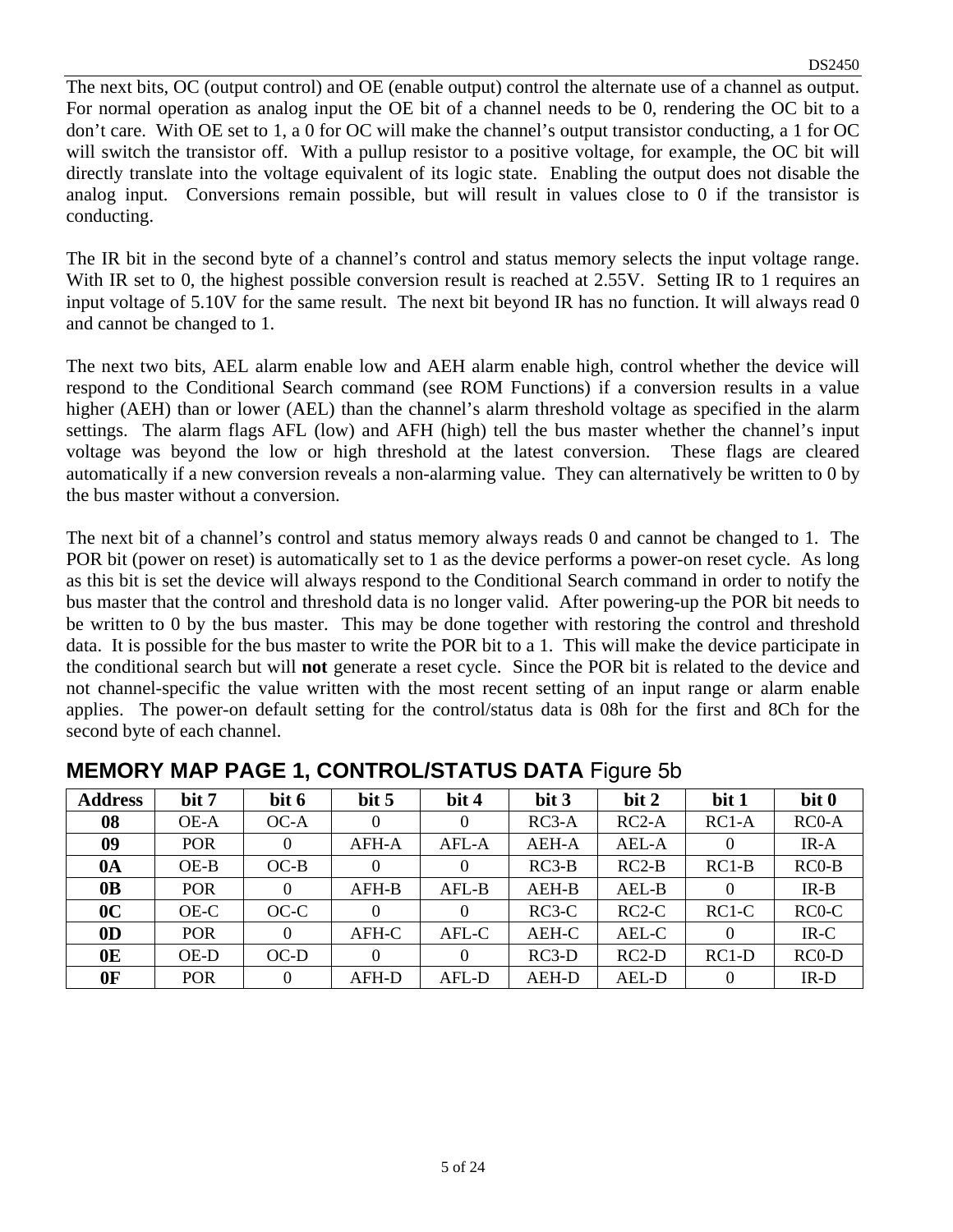|                |               |       |                    |           | ----- - <u>.</u> - . |       |       |        |
|----------------|---------------|-------|--------------------|-----------|----------------------|-------|-------|--------|
| <b>Address</b> | bit 7         | bit 6 | bit 5              | bit 4     | bit 3                | bit 2 | bit 1 | bit 0  |
| 10             | <b>MSBL-A</b> | A     | A                  | А         | A                    | A     | A     | LSBL-A |
| 11             | MSBH-A        | A     | А                  | А         | A                    | A     | А     | LSBH-A |
| 12             | MSBL-B        | B     | B                  | B         | B                    | B     | B     | LSBL-B |
| 13             | MSBH-B        | B     | B                  | B         | B                    | B     | B     | LSBH-B |
| 14             | MSBL-C        | C     | $\subset$          | $\Gamma$  | C                    | C     | C     | LSBL-C |
| 15             | MSBH-C        | C     | $\curvearrowright$ | $\subset$ |                      | C     | C     | LSBH-C |
| 16             | MSBL-D        | D     |                    |           | D                    | D     | D     | LSBL-D |
| 17             | MSBH-D        |       |                    |           |                      | D     | D     | LSBH-D |

#### **MEMORY MAP PAGE 2, ALARM SETTINGS** Figure 5c

The registers for the alarm threshold voltages of each channel are located in memory page 2 with the low threshold being at the lower address (Figure 5c). The power-on default thresholds are 00h for low alarm and FFh for high alarm. The alarm settings are always eight bits. For a resolution higher or equal to eight bits the alarm flag will be set if the eight most significant bits of the conversion result yield a number higher than stored in the high alarm register (AFH) or lower than stored in the low alarm register (AFL). For a resolution lower than eight bits the least significant bits of the alarm registers are ignored.

**MEMORY MAP PAGE 3, Factory Calibration, VCC Control Byte** Figure 5d

| <b>Address</b> |                                     |
|----------------|-------------------------------------|
| 18             | Factory Calibration (do not change) |
| 19             | Factory Calibration (do not change) |
| 1A             | Factory Calibration (do not change) |
| 1B             | Factory Calibration (do not change) |
| 1 <sub>C</sub> | Set to 40 hex if VCC powered        |
| 1D             | Factory Calibration (do not change) |
| 1E             | Factory Calibration (do not change) |
| 1 F            | Factory Calibration (do not change) |

There is a fourth memory page in the address range of 18 to 1F used during calibration at the factory. This memory page is accessible to the user through the Read Memory and Write Memory commands. Changing the data of this page arbitrarily will de-calibrate the A/D converter or make the device nonfunctional until it undergoes a power-on reset. **If the device is VCC powered the analog circuitry must be kept permanently active** by writing a value of 40 hex to memory address 1C after power-up. This also eliminates the offset time otherwise needed with each CONVERT command. See the description of the CONVERT command for details.

#### **FUNCTION COMMANDS**

The Function Command Flow Chart (Figure 6) describes the protocols necessary for accessing the device registers. Since the memory map of the DS2450 is small compared to the 16-bit addressing capabilities the 11 most significant bits of the address will be forced to 0 before they enter the CRC-generator. The communication between master and DS2450 takes place either at regular speed (default,  $OD = 0$ ) or at Overdrive Speed (OD = 1). If not explicitly set into Overdrive mode the device assumes regular speed.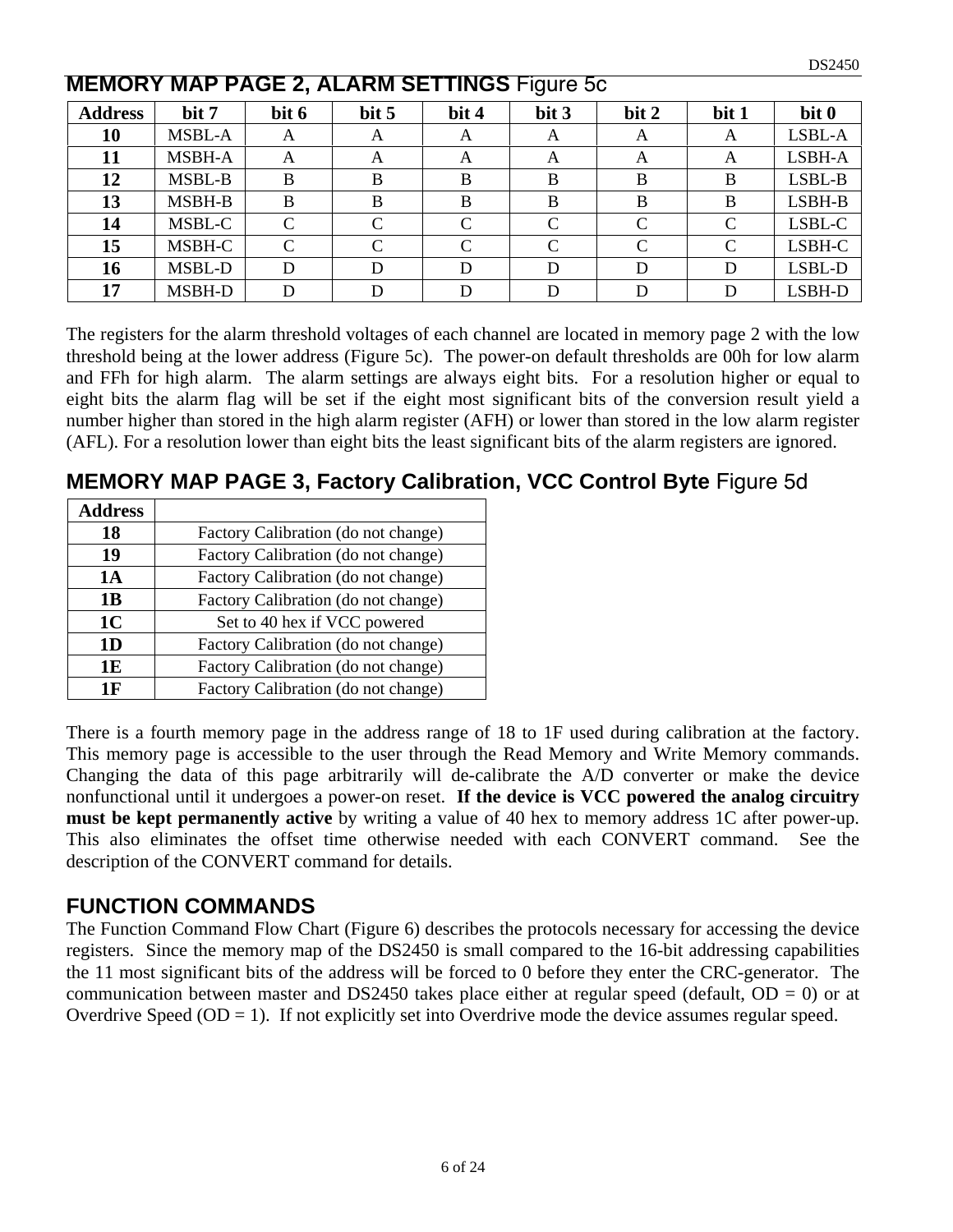## **READ MEMORY [AAH]**

The Read Memory command is used to read conversion results, control/status data and alarm settings. The bus master follows the command byte with a two byte address  $(TA1=(T7:T0), TA2=(T15:T8))$  that indicates a starting byte location within the memory map. With every subsequent read data time slot the bus master receives data from the DS2450 starting at the supplied address and continuing until the end of an eight-byte page is reached. At that point the bus master will receive a 16-bit CRC of the command byte, address bytes and data bytes. This CRC is computed by the DS2450 and read back by the bus master to check if the command word, starting address and data were received correctly. If the CRC read by the bus master is incorrect, a Reset Pulse must be issued and the entire sequence must be repeated.

Note that the initial pass through the Read Memory flow chart will generate a 16-bit CRC value that is the result of clearing the CRC-generator and then shifting in the command byte followed by the two address bytes, and finally the data bytes beginning at the first addressed memory location and continuing through to the last byte of the addressed page. Subsequent passes through the Read Memory flow chart will generate a 16-bit CRC that is the result of clearing the CRC-generator and then shifting in the new data bytes starting at the first byte of the next page.

#### **WRITE MEMORY [55H]**

The Write Memory command is used to write to memory pages 1 and 2 in order to set the channelspecific control data and alarm thresholds. The command can also be used to write the single control byte on page 3 at address 1Ch. The bus master will follow the command byte with a two byte starting address (TA1=(T7:T0), TA2=(T15:T8)) and a data byte of (D7:D0). A 16-bit CRC of the command byte, address bytes, and data byte is computed by the DS2450 and read back by the bus master to confirm that the correct command word, starting address, and data byte were received. Now the DS2450 copies the data byte to the specified memory location. With the next eight time slots the bus master receives a copy of the same byte but read from memory for verification. If the verification fails, a Reset Pulse should be issued and the current byte address should be written again.

If the bus master does not issue a Reset Pulse and the end of memory was not yet reached, the DS2450 will automatically increment its address counter to address the next memory location. The new two-byte address will also be loaded into the 16-bit CRC-generator as a starting value. The bus master will send the next byte using eight write time slots. As the DS2450 receives this byte it also shifts it into the CRCgenerator and the result is a 16-bit CRC of the new data byte and the new address. With the next sixteen read time slots the bus master will read this 16-bit CRC from the DS2450 to verify that the address incremented properly and the data byte was received correctly. Following the CRC the master receives the byte just written as read from the memory. If the CRC or read-back byte is incorrect, a Reset Pulse should be issued in order to repeat the Write Memory command sequence.

Note that the initial pass through the Write Memory flow chart will generate a 16-bit CRC value that is the result of shifting the command byte into the CRC-generator, followed by the two address bytes, and finally the data byte. Subsequent passes through the Write Memory flow chart due to the DS2450 automatically incrementing its address counter will generate a 16-bit CRC that is the result of loading (not shifting) the new (incremented) address into the CRC-generator and then shifting in the new data byte.

The decision to continue after having received a bad CRC or if the verification fails is made entirely by the bus master. Write access to the conversion read-out registers is not possible. If a write attempt is made to a page 0 address the device will follow the Write Memory flow chart correctly but the verification of the data byte read back from memory will usually fail. The Write Memory command sequence can be ended at any point by issuing a Reset Pulse.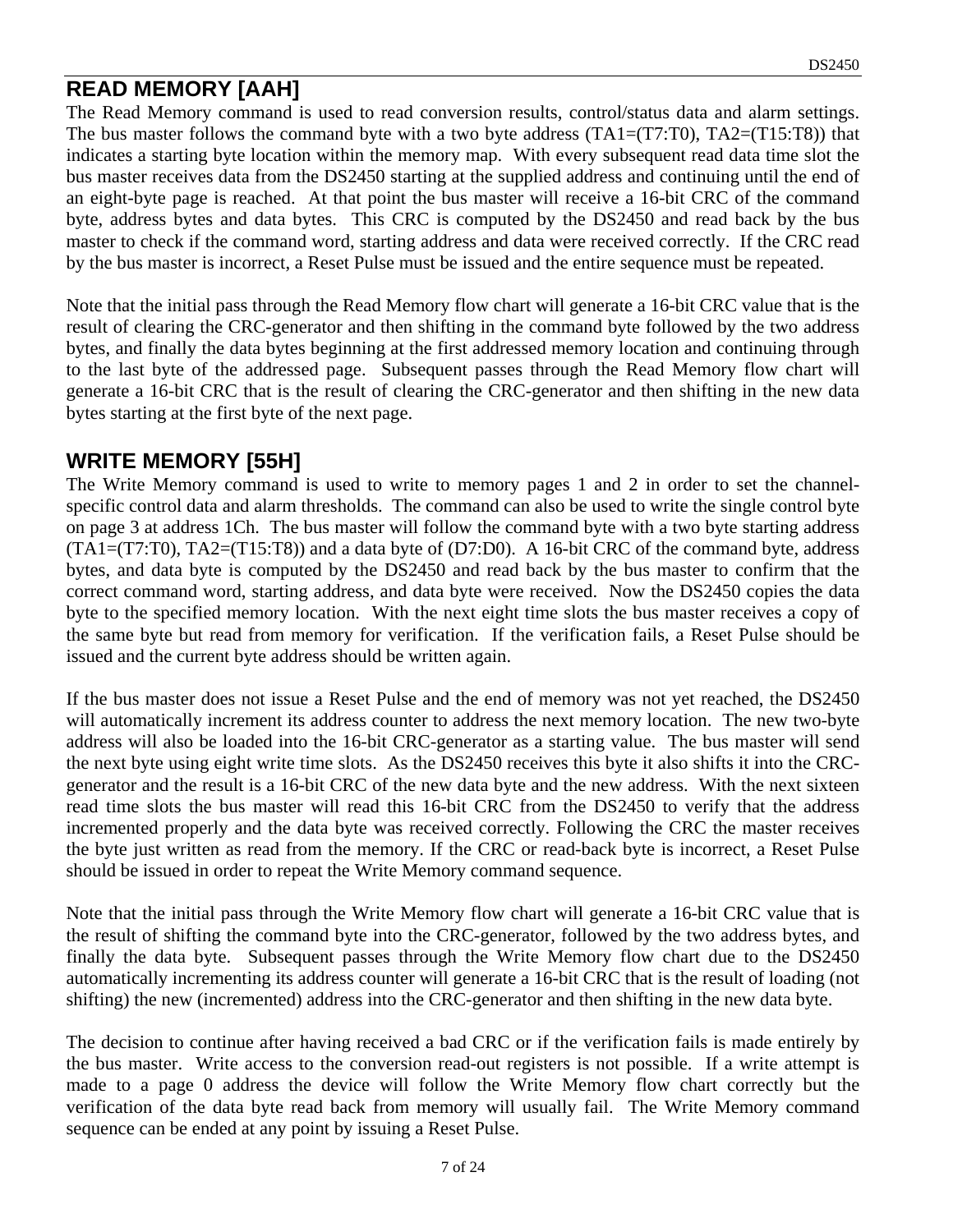# **FUNCTION COMMAND FLOW CHART** Figure 6

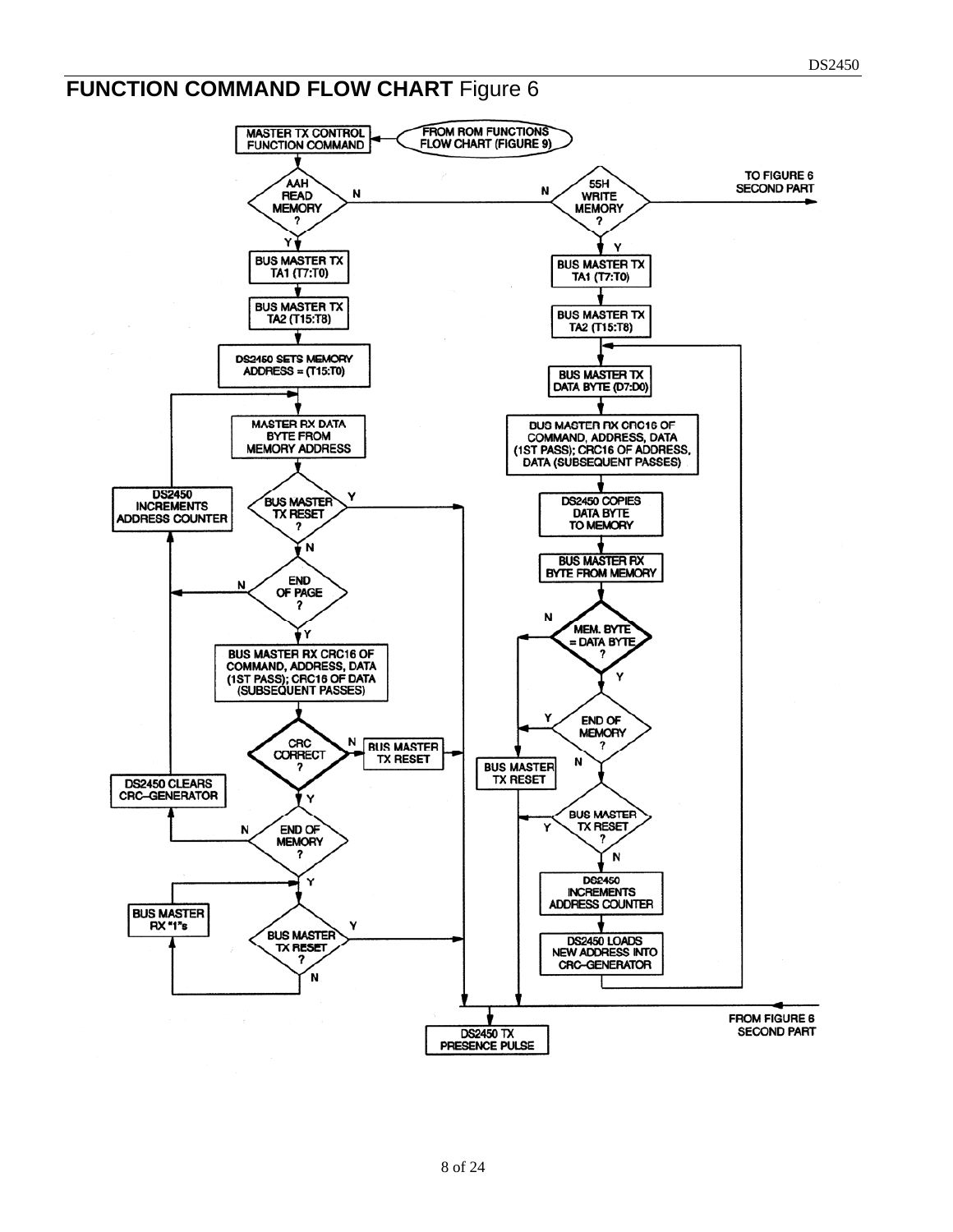# **FUNCTION COMMAND FLOW CHART** Figure 6 (continued)



FIRST PART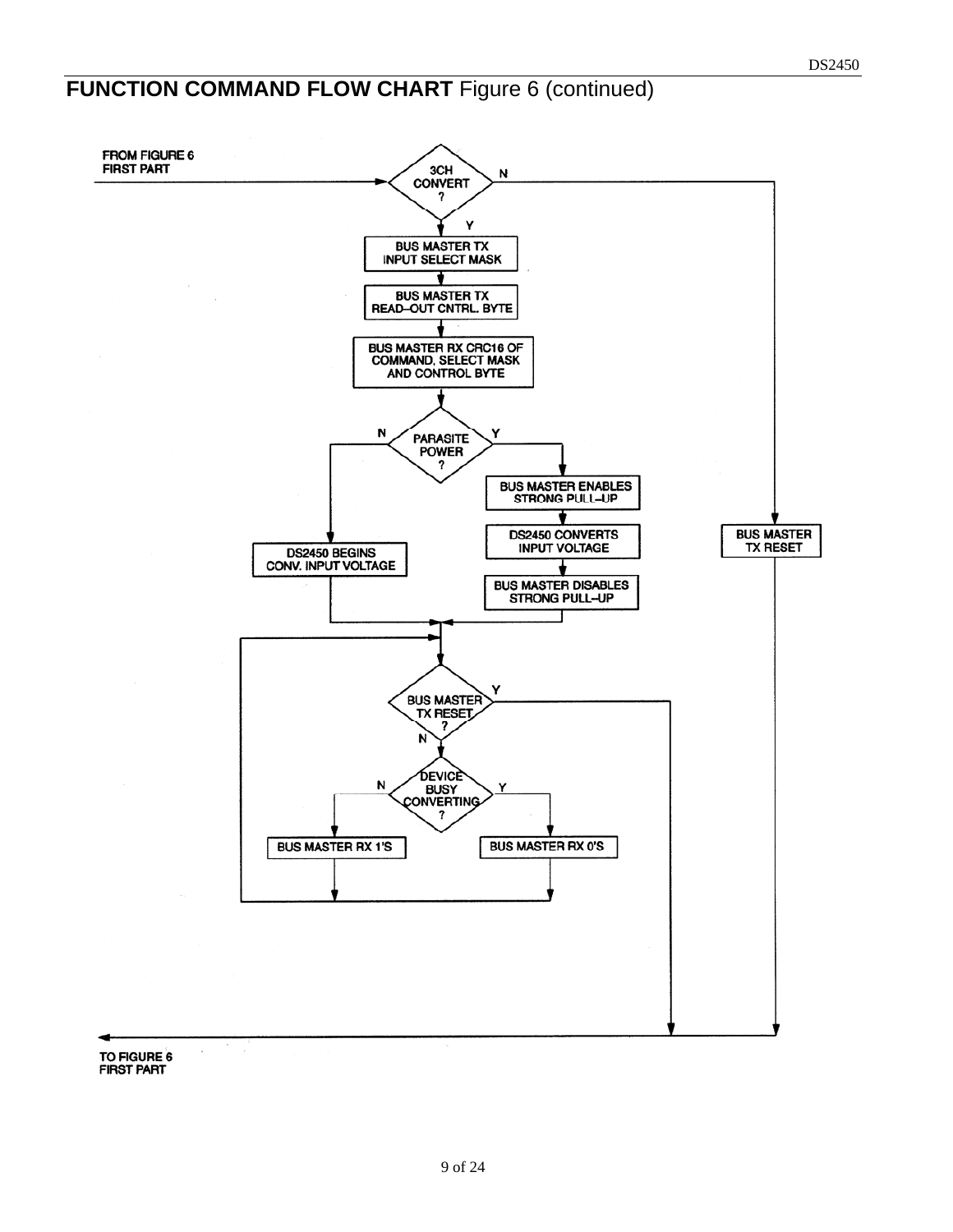# **CONVERT [3CH]**

The Convert command is used to initiate the analog to digital conversion for one or more channels at the resolution specified in memory page 1, control/status data. The conversion takes between 60 and 80 μs per bit plus an offset time of maximum 160 μs every time the convert command is issued. For four channels with 12-bit resolution each, as an example, the convert command will not take more than  $4x12x80$  μs plus 160 μs offset, which totals 4 ms. If the DS2450 gets its power through the V<sub>CC</sub> pin, the bus master may communicate with other devices on the 1-Wire bus while the DS2450 is busy with A/D conversions. If the device is powered entirely from the 1-Wire bus, the bus master must instead provide a strong pullup to 5V for the estimated duration of the conversion in order to provide sufficient energy.

The conversion is controlled by the input select mask (Figure 7a) and the read-out control byte (Figure 7b). In the input select mask the bus master specifies which channels participate in the conversion. A channel is selected if the bit associated to the channel is set to 1. If more than one channel is selected, the conversion takes place one channel after another in the sequence A, B, C, D, skipping those channels that are not selected. The bus master can read the result of a channel's conversion before the conversion of all the remaining selected channels is completed. In order to distinguish between the previous result and the new value the bus master uses the read-out control byte. This byte allows presetting the conversion readout registers for each selected channel to all 1's or all 0's. If the expected result is close to 0 then one should preset to all 1's or to all 0's if the conversion result will likely be a high number. In applications where the bus master can wait until all selected channels are converted before reading, a preset of the read-out registers is not necessary. **Note** that for a channel not selected in the input select mask, the channel's read-out control setting has no effect. If a channel constantly yields conversion results close to 0 the channel's output transistor may be conducting. See section Device Registers for details.

## **INPUT SELECT MASK (CONVERSION COMMAND)** Figure 7a

| bit 7 | bit<br>v | bit 5 | bit | $\cdots$<br>bit <sub>3</sub> | bit 2 | bit<br><b>A</b> | bit 0                    |
|-------|----------|-------|-----|------------------------------|-------|-----------------|--------------------------|
|       | "don     | care  |     |                              |       |                 | $\overline{\phantom{a}}$ |

#### **READ-OUT CONTROL (CONVERSION COMMAND)** Figure 7b

| bit 7 | bit 6   | bit 5 | bit          | bit 3 | bit 2 | bit 1 | bit 0 |
|-------|---------|-------|--------------|-------|-------|-------|-------|
| Set D | Clear D | Set C | $C$ lear $C$ | Set B | Clear | Set A | Clear |

| Set | Clear | <b>Explanation</b>     |
|-----|-------|------------------------|
|     |       | no preset, leave as is |
|     |       | preset to all 0's      |
|     |       | preset to all 1's      |
|     |       | (illegal code)         |

Following the Convert command byte the bus master transmits the input select mask and the read-out control byte. Now the bus master reads the CRC16 of the command byte, select mask and control byte. The conversion will start no earlier than 10 μs after the most significant bit of the CRC is received by the bus master.

With a parasitic power supply the bus master must activate the strong pullup within this 10 μs window for a duration that is estimated as explained above. After that, the data line returns to an idle high state and communication on the bus can resume. The bus master would normally send a reset pulse to exit the Convert command. Read data time slots generated after the strong pullup has ended but before issuing a reset pulse should result in all 1's if the conversion time was calculated correctly.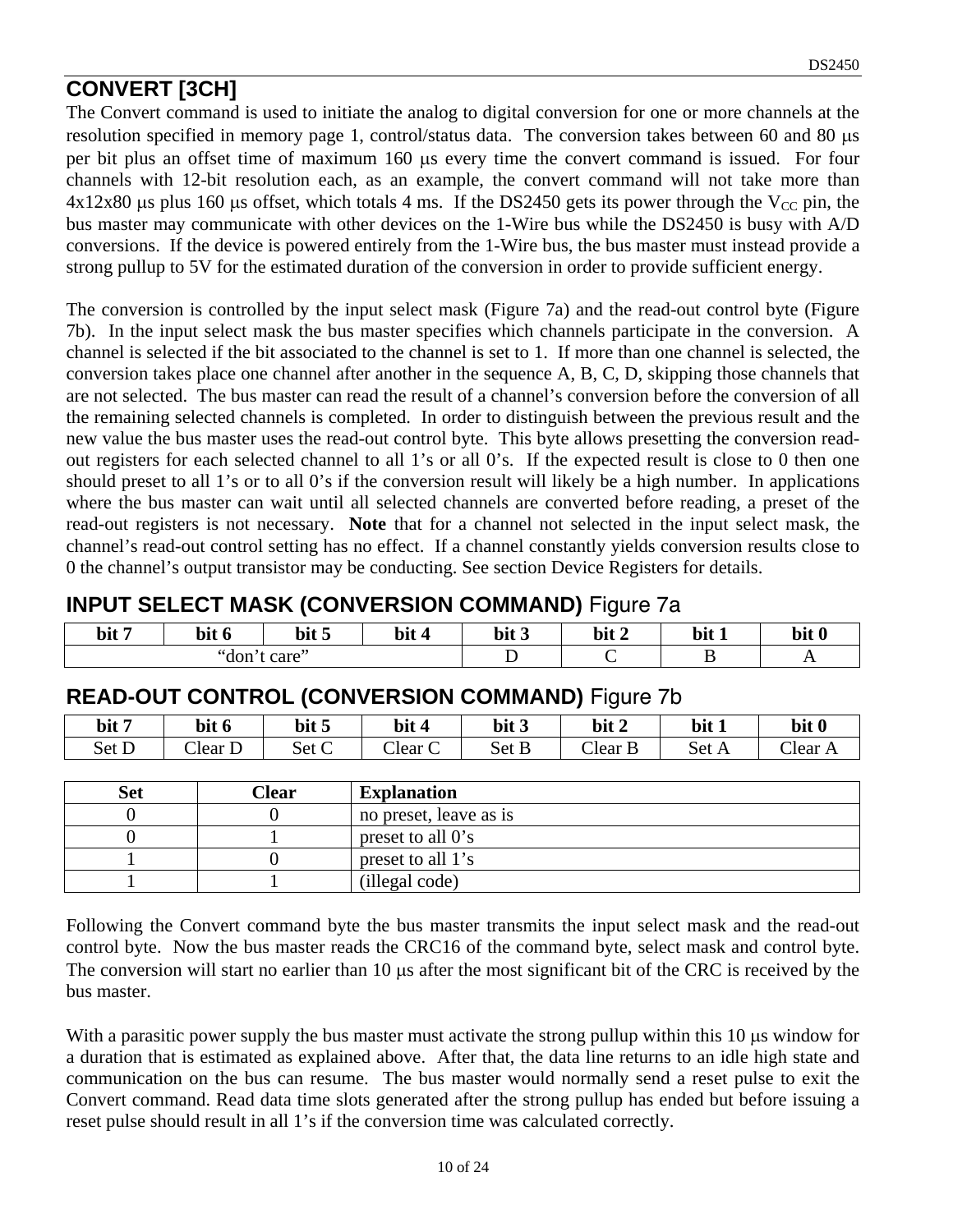With  $V_{CC}$  power supply the bus master may either send a reset pulse to exit the Convert command or continuously generate read data time slots. As long as the DS2450 is busy with conversions the bus master will read 0's. After the conversion is completed the bus master will receive 1's instead. Since in a open-drain environment a single 0 overwrites multiple 1's the bus master can monitor multiple devices converting simultaneously and immediately knows when the last one is ready. As in the parasitically powered scenario the bus master finally has to exit the Convert command by issuing a rest pulse.

#### **1-WIRE BUS SYSTEM**

The 1-Wire bus is a system which has a single bus master and one or more slaves. In all instances the DS2450 is a slave device. The discussion of this bus system is broken down into three topics: hardware configuration, transaction sequence, and 1-Wire signaling (signal types and timing). A 1-Wire protocol defines bus transactions in terms of the bus state during specific time slots that are initiated on the falling edge of sync pulses from the bus master. For a more detailed protocol description, refer to Chapter 4 of the Book of DS19xx iButton Standards.

#### **HARDWARE CONFIGURATION**

The 1-Wire bus has only a single line by definition; it is important that each device on the bus be able to drive it at the appropriate time. To facilitate this, each device attached to the 1-Wire bus must have open drain or 3-state outputs. The 1-Wire port of the DS2450 is open drain with an internal circuit equivalent to that shown in Figure 8. A multidrop bus consists of a 1-Wire bus with multiple slaves attached. At regular speed the 1-Wire bus has a maximum data rate of 16.3k bits per second. The speed can be boosted to 142k bits per second by activating the Overdrive Mode. The 1-Wire bus requires a pullup resistor of approximately 5k $\Omega$  at regular speed or maximum 2.2k $\Omega$  at Overdrive speed for communication. During A/D conversions the bus master must provide a strong pullup to 5V to supply sufficient energy if the DS2450 is powered entirely from the 1-Wire bus.

The idle state for the 1-Wire bus is high. If for any reason a transaction needs to be suspended, the bus MUST be left in the idle state if the transaction is to resume. If this does not occur and the bus is left low for more than 16 μs (Overdrive Speed) or more than 120 μs (regular speed), one or more devices on the bus may be reset.

# **HARDWARE CONFIGURATION** Figure 8

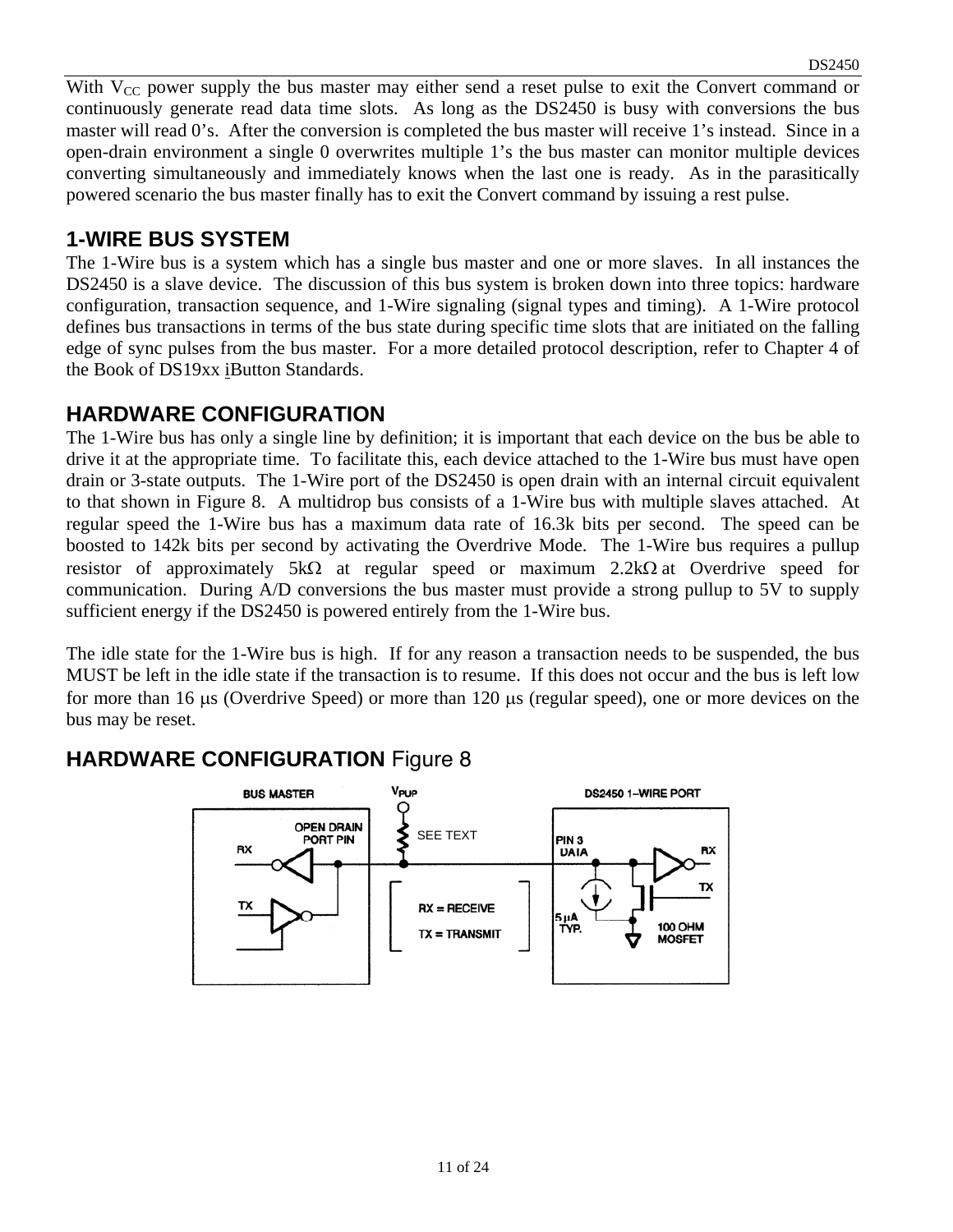## **TRANSACTION SEQUENCE**

The protocol for accessing the DS2450 via the 1-Wire port is as follows:

- **Initialization**
- ROM Function Command
- **Memory/Convert Function Command**
- Transaction/Data

#### **INITIALIZATION**

All transactions on the 1-Wire bus begin with an initialization sequence. The initialization sequence consists of a reset pulse transmitted by the bus master followed by presence pulse(s) transmitted by the slave(s). The presence pulse lets the bus master know that the DS2450 is on the bus and is ready to operate. For more details, see the "1-Wire Signaling" section.

#### **ROM FUNCTION COMMANDS**

Once the bus master has detected a presence, it can issue one of the seven ROM function commands. All ROM function commands are eight bits long. A list of these commands follows (refer to flowchart in Figure 9):

#### **Read ROM [33H]**

This command allows the bus master to read the DS2450's 8-bit family code, unique 48-bit serial number, and 8-bit CRC. This command can only be used if there is a single DS2450 on the bus. If more than one slave is present on the bus, a data collision will occur when all slaves try to transmit at the same time (open drain will produce a wired-AND result). The resultant family code and 48-bit serial number will result in a mismatch of the CRC.

#### **MATCH ROM [55H]**

The match ROM command, followed by a 64-bit ROM sequence, allows the bus master to address a specific DS2450 on a multidrop bus. Only the DS2450 that exactly matches the 64-bit ROM sequence will respond to the following memory/convert function command. All slaves that do not match the 64-bit ROM sequence will wait for a reset pulse. This command can be used with a single or multiple devices on the bus.

#### **SKIP ROM [CCH]**

This command can save time in a single drop bus system by allowing the bus master to access the memory/ convert functions without providing the 64-bit ROM code. If more than one slave is present on the bus and a read command is issued following the Skip ROM command, data collision will occur on the bus as multiple slaves transmit simultaneously (open drain pulldowns will produce a wired-AND result).

#### **SEARCH ROM [F0H]**

When a system is initially brought up, the bus master might not know the number of devices on the 1- Wire bus or their 64-bit ROM codes. The Search ROM command allows the bus master to use a process of elimination to identify the 64-bit ROM codes of all slave devices on the bus. The search ROM process is the repetition of a simple 3-step routine: read a bit, read the complement of the bit, then write the desired value of that bit. The bus master performs this simple, 3-step routine on each bit of the ROM. After one complete pass, the bus master knows the contents of the ROM in one device. The remaining number of devices and their ROM codes may be identified by additional passes. See Chapter 5 of the Book of DS19xx iButton Standards for a comprehensive discussion of a Search ROM, including an actual example.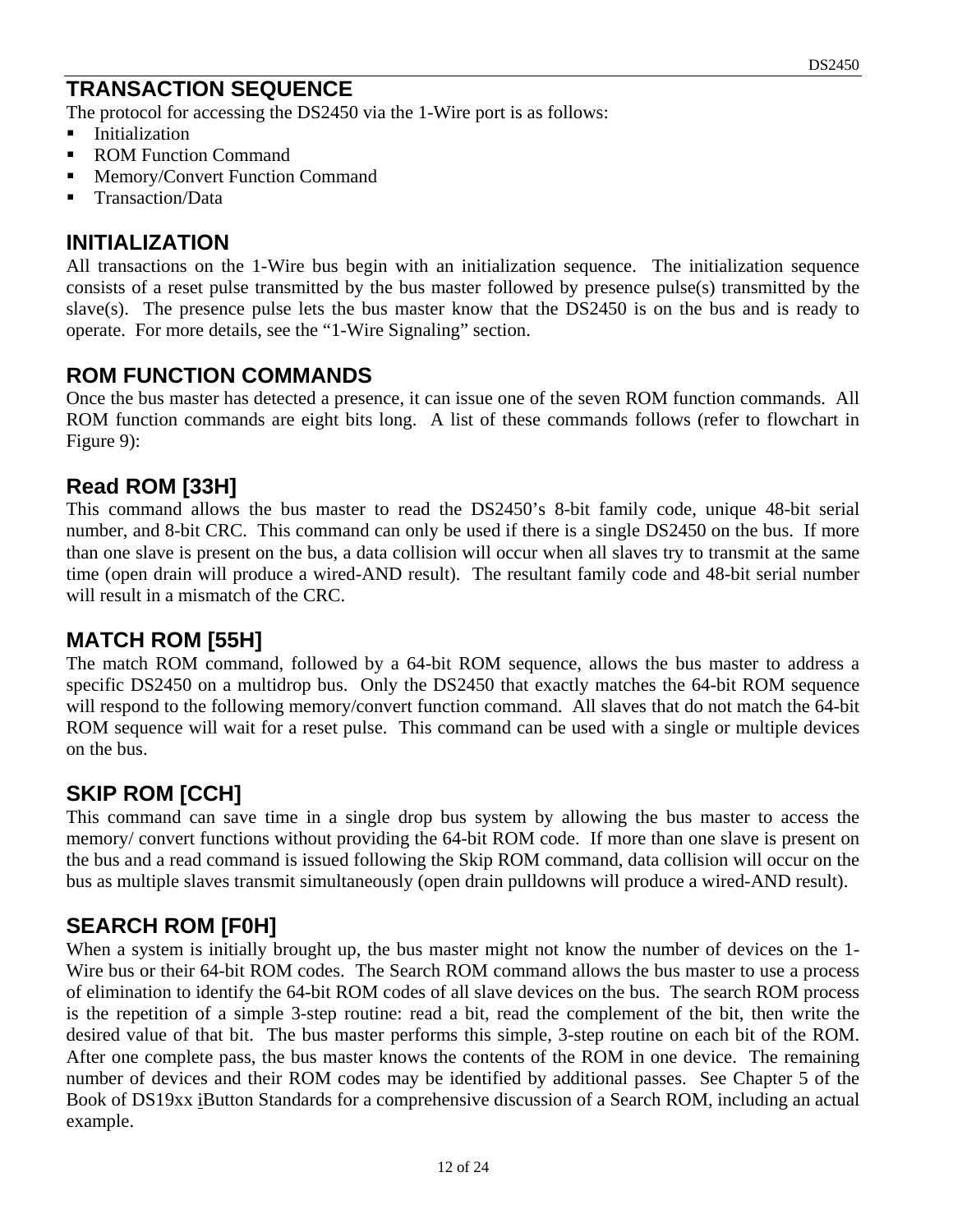## **CONDITIONAL SEARCH [ECH]**

The Conditional Search ROM command operates similarly to the Search ROM command except that only devices fulfilling the specified condition will participate in the search. The DS2450 will respond to the Conditional Search command if a channel's alarm enable flags AEH and/or AEL are set and the conversion results in a value outside the range specified by the channel's alarm threshold voltages. See section Device Registers for details. The Conditional Search ROM provides an efficient means for the bus master to determine devices on a multidrop system that have to signal an important event, such as a voltage leaving the tolerance band. After each pass of the Conditional Search that successfully determined the 64-bit ROM for a specific device on the multidrop bus, that particular device can be individually accessed as if a Match ROM had been issued since all other devices will have dropped out of the search process and are waiting for a reset pulse.

#### **OVERDRIVE SKIP ROM [3CH]**

On a single-drop bus this command can save time by allowing the bus master to access the memory/convert functions without providing the 64-bit ROM code. Unlike the normal Skip ROM command the Overdrive Skip ROM sets the DS2450 in the Overdrive Mode (OD = 1). All communication following this command has to occur at Overdrive Speed until a reset pulse of minimum 480 μs duration resets all devices on the bus to regular speed (OD = 0).

When issued on a multidrop bus this command will set all Overdrive-supporting devices into Overdrive mode. To subsequently address a specific Overdrive-supporting device, a reset pulse at Overdrive speed has to be issued followed by a Match ROM or Search ROM command sequence. This will speed up the time for the search process. If more than one slave supporting Overdrive is present on the bus and the Overdrive Skip ROM command is followed by a read command, data collision will occur on the bus as multiple slaves transmit simultaneously (open drain pulldowns will produce a wired-AND result).

#### **Overdrive Match ROM [69H]**

The Overdrive Match ROM command, followed by a 64-bit ROM sequence transmitted at Overdrive Speed, allows the bus master to address a specific DS2450 on a multidrop bus and to simultaneously set it in Overdrive Mode. Only the DS2450 that exactly matches the 64-bit ROM sequence will respond to the subsequent memory function command. Slaves already in Overdrive mode from a previous Overdrive Skip or Match command will remain in Overdrive mode. All overdrive-capable slaves will return to regular speed at the next Reset Pulse of minimum 480 μs duration. The Overdrive Match ROM command can be used with a single or multiple devices on the bus.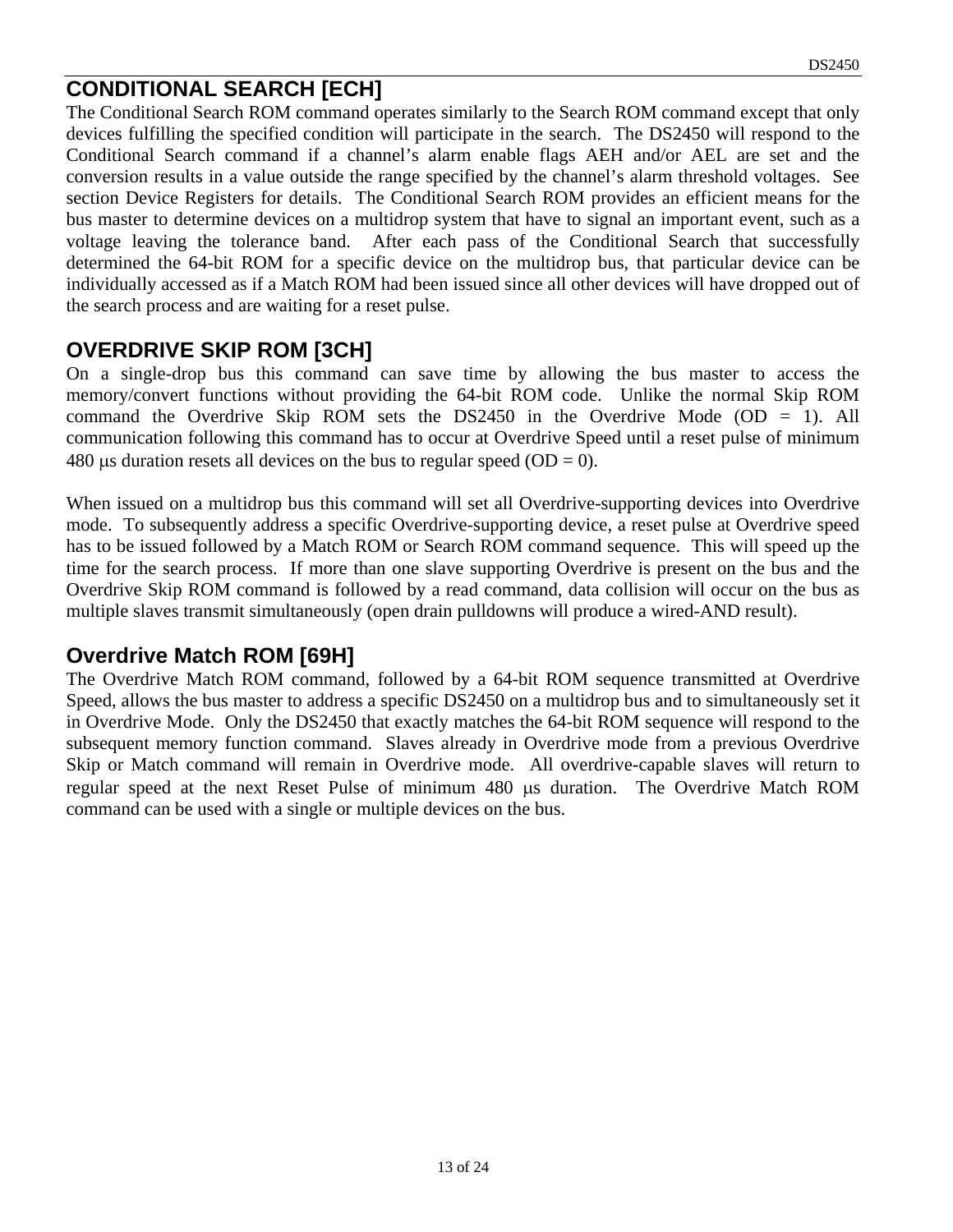# **ROM FUNCTIONS FLOW CHART Figure 9**

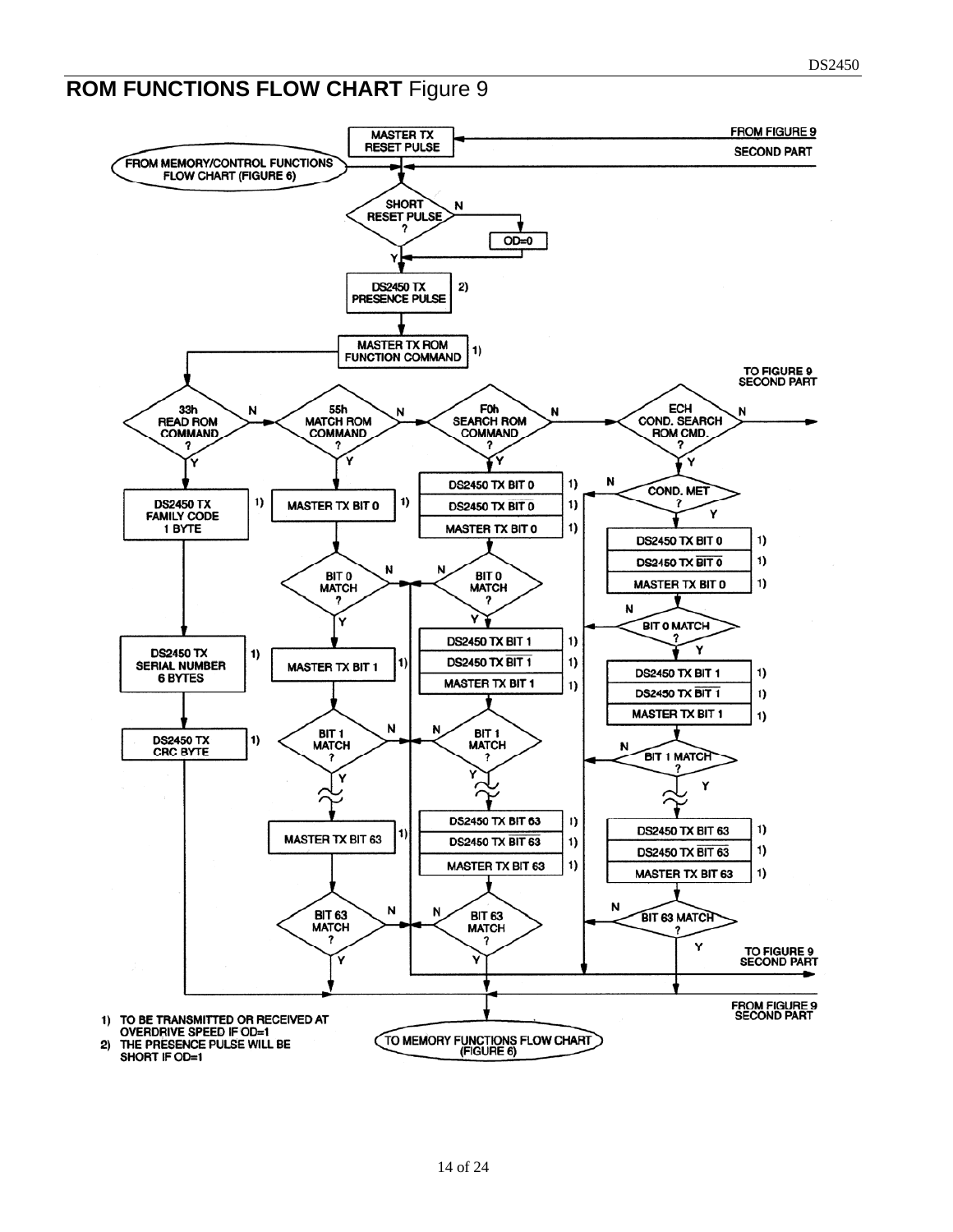# **ROM FUNCTIONS FLOW CHART** Figure 9 (continued)

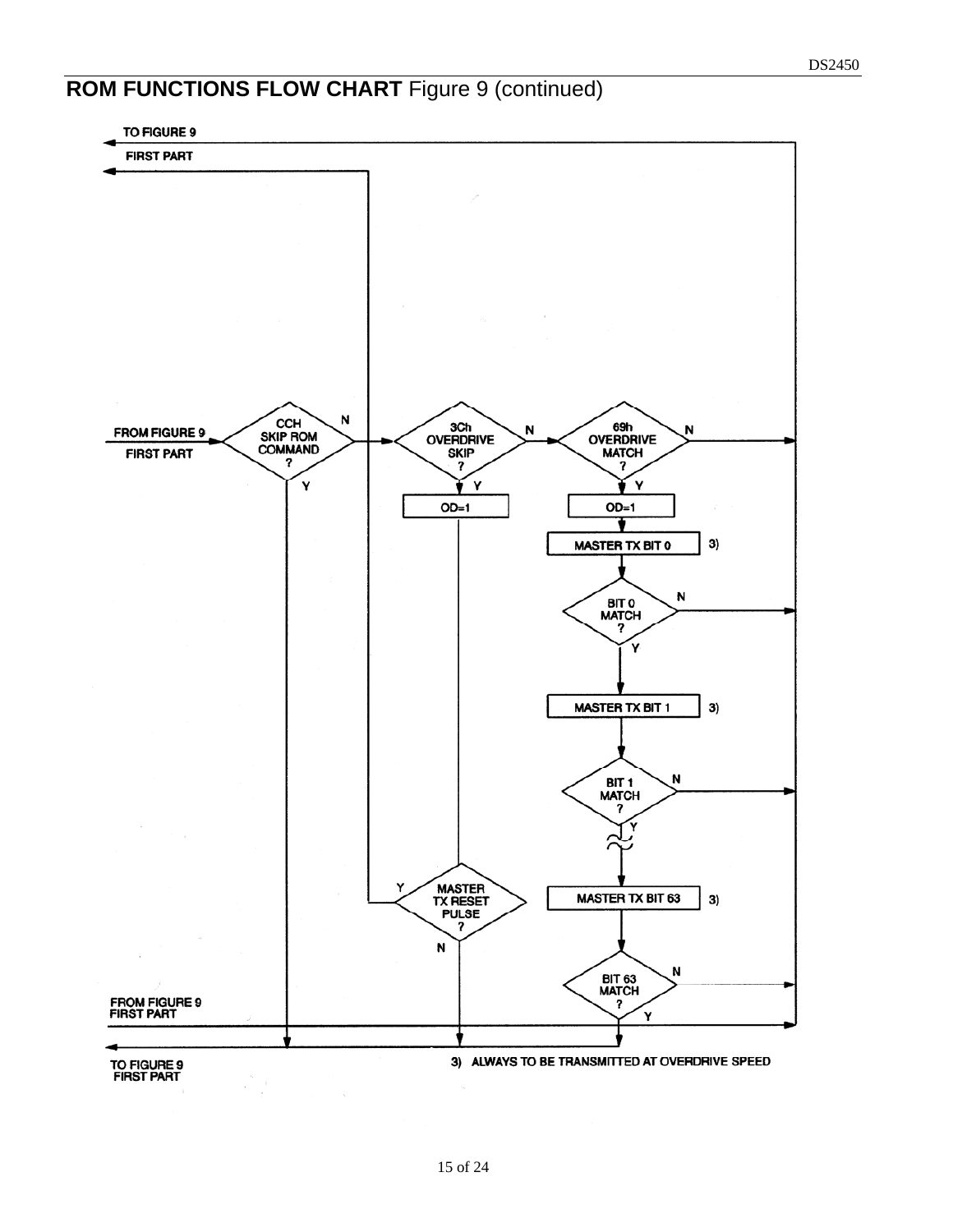#### **USAGE EXAMPLE** (set-up section)

There is a single  $V_{CC}$  powered DS2450 on the 1-Wire bus. Set-up channel D for 12 bits, 5.12V range and alarm thresholds of 2.0V (64h) and 3.0V (96h) (increment 20 mV) and convert the input voltage; turn on the channel A output if low alarm occurs and the channel B output if high alarm occurs, respectively.

| <b>MASTER MODE</b> | <b>DATA (LSB FIRST)</b> | <b>COMMENTS</b>                    |             |
|--------------------|-------------------------|------------------------------------|-------------|
| <b>TX</b>          | Reset                   | Reset Pulse $(480 - 960 \,\mu s)$  |             |
| <b>RX</b>          | Presence                | <b>Presence Pulse</b>              |             |
| <b>TX</b>          | CCh                     | Issue "Skip ROM" Command           |             |
| <b>TX</b>          | 55h                     | Issue "Write Memory" Command       |             |
| <b>TX</b>          | 08h                     | TA1, beginning address             |             |
| <b>TX</b>          | 00h                     | TA2, address = $0008h$             |             |
| <b>TX</b>          | C <sub>0</sub>          | data byte (address 0008)           | <b>CH-A</b> |
| RX                 | $<$ CRC16>              | CRC of command, address, data byte |             |
| <b>RX</b>          | C <sub>0</sub>          | read-back for simple verification  |             |
| <b>TX</b>          | 00h                     | next data byte (address 0009h)     |             |
| RX                 | $<$ CRC16>              | CRC of address, data byte          |             |
| RX                 | 00h                     | read-back for simple verification  |             |
| <b>TX</b>          | C <sub>0</sub>          | data byte (address 000A)           | $CH-B$      |
| RX                 | $<$ CRC16>              | CRC of address, data byte          |             |
| RX                 | C <sub>0</sub>          | read-back for simple verification  |             |
| <b>TX</b>          | 00h                     | next data byte (address 000Bh)     |             |
| RX                 | $<$ CRC16>              | CRC of address, data byte          |             |
| RX                 | 00h                     | read-back for simple verification  |             |
| TX                 | C <sub>0</sub>          | data byte (address 000C)           | $CH-C^*$    |
| RX                 | $<$ CRC16>              | CRC of address, data byte          |             |
| <b>RX</b>          | C <sub>0</sub>          | read-back for simple verification  |             |
| TX                 | 00h                     | next data byte (address 000Dh)     |             |
| RX                 | $<$ CRC16>              | CRC of address, data byte          |             |
| RX                 | 00 <sub>h</sub>         | read-back for simple verification  |             |
| <b>TX</b>          | 0 <sub>Ch</sub>         | data byte (address 000E)           | <b>CH-D</b> |
| <b>RX</b>          | $<$ CRC16>              | CRC of address, data byte          |             |
| RX                 | 0 <sub>Ch</sub>         | read-back for simple verification  |             |
| TX                 | 0Dh                     | next data byte (address 000Fh)     |             |
| RX                 | $<$ CRC16>              | CRC of address, data byte          |             |
| RX                 | 0Dh                     | read-back for simple verification  |             |

Continued on the next page.

\*In a multi-drop environment it takes less time to set-up an unused channel rather than skipping it.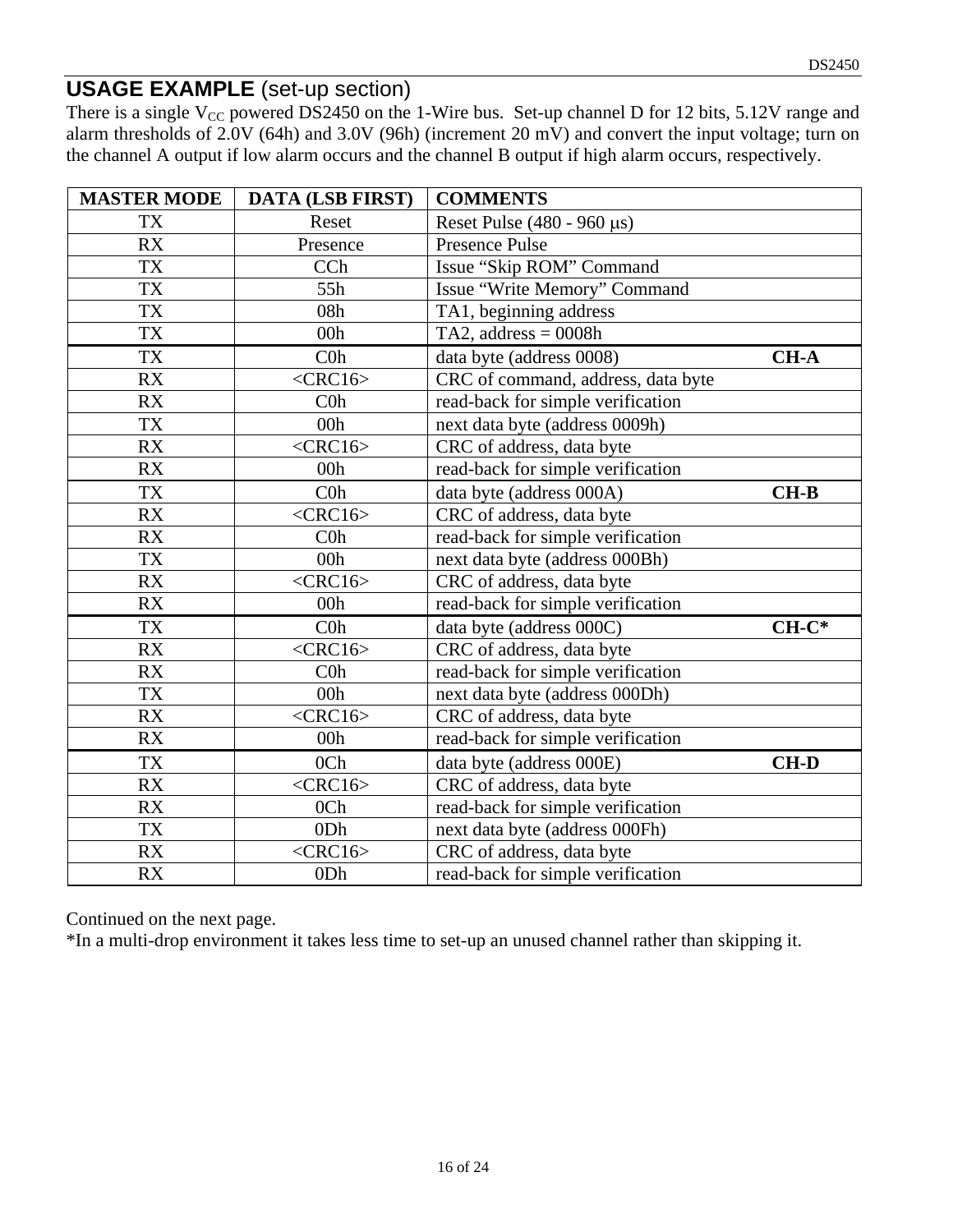| <b>USAGE EXAMPLE</b> (set-up continued, conversion, read flags) |  |  |  |
|-----------------------------------------------------------------|--|--|--|
|-----------------------------------------------------------------|--|--|--|

| <b>MASTER MODE</b> | <b>DATA (LSB FIRST)</b>                | <b>COMMENTS</b>                    |             |
|--------------------|----------------------------------------|------------------------------------|-------------|
| TX                 | Reset                                  | Reset Pulse $(480 - 960 \,\mu s)$  |             |
| <b>RX</b>          | Presence                               | <b>Presence Pulse</b>              |             |
| TX                 | CCh                                    | Issue "Skip ROM" Command           |             |
| TX                 | 55h                                    | Issue "Write Memory" Command       |             |
| <b>TX</b>          | 16h                                    | TA1, beginning address             |             |
| TX                 | 00h                                    | TA2, address = $0016h$             |             |
| <b>TX</b>          | 64h                                    | data byte (address 0016)           | $CH-D$      |
| <b>RX</b>          | $<$ CRC16>                             | CRC of command, address, data byte |             |
| <b>RX</b>          | 64h                                    | read-back for simple verification  |             |
| TX                 | 96h                                    | next data byte (address 0017h)     |             |
| RX                 | $<$ CRC16>                             | CRC of address, data byte          |             |
| <b>RX</b>          | 96h                                    | read-back for simple verification  |             |
| TX                 | Reset                                  | Reset Pulse $(480 - 960 \,\mu s)$  |             |
| <b>RX</b>          | Presence                               | <b>Presence Pulse</b>              |             |
| TX                 | CCh                                    | Issue "Skip ROM" Command           |             |
| TX                 | 3Ch                                    | Issue "Convert" Command            |             |
| TX                 | 08h                                    | input select mask                  | <b>CH-D</b> |
| TX                 | 40h                                    | read-out control byte              |             |
| RX                 | $<$ CRC16>                             | CRC of command, mask, control byte |             |
| RX                 | <multiple bytes="" data=""></multiple> | continue reading until byte is FFh |             |
| TX                 | Reset                                  | Reset Pulse $(480 - 960 \,\mu s)$  |             |
| <b>RX</b>          | Presence                               | <b>Presence Pulse</b>              |             |
| TX                 | CCh                                    | Issue "Skip ROM" Command           |             |
| <b>TX</b>          | Aah                                    | Issue "Read Memory" Command        |             |
| TX                 | 0Fh                                    | TA1, beginning address             |             |
| <b>TX</b>          | 00h                                    | TA2, address $= 000Fh$             |             |
| <b>RX</b>          | <data byte=""></data>                  | status data*                       | <b>CH-D</b> |
| <b>RX</b>          | $<$ CRC16>                             | CRC of command, address, data byte |             |

Continued on the next page.

\*The status data byte includes the channel D alarm flags AFH and AFL which are used to control the channel A and B outputs (see next page).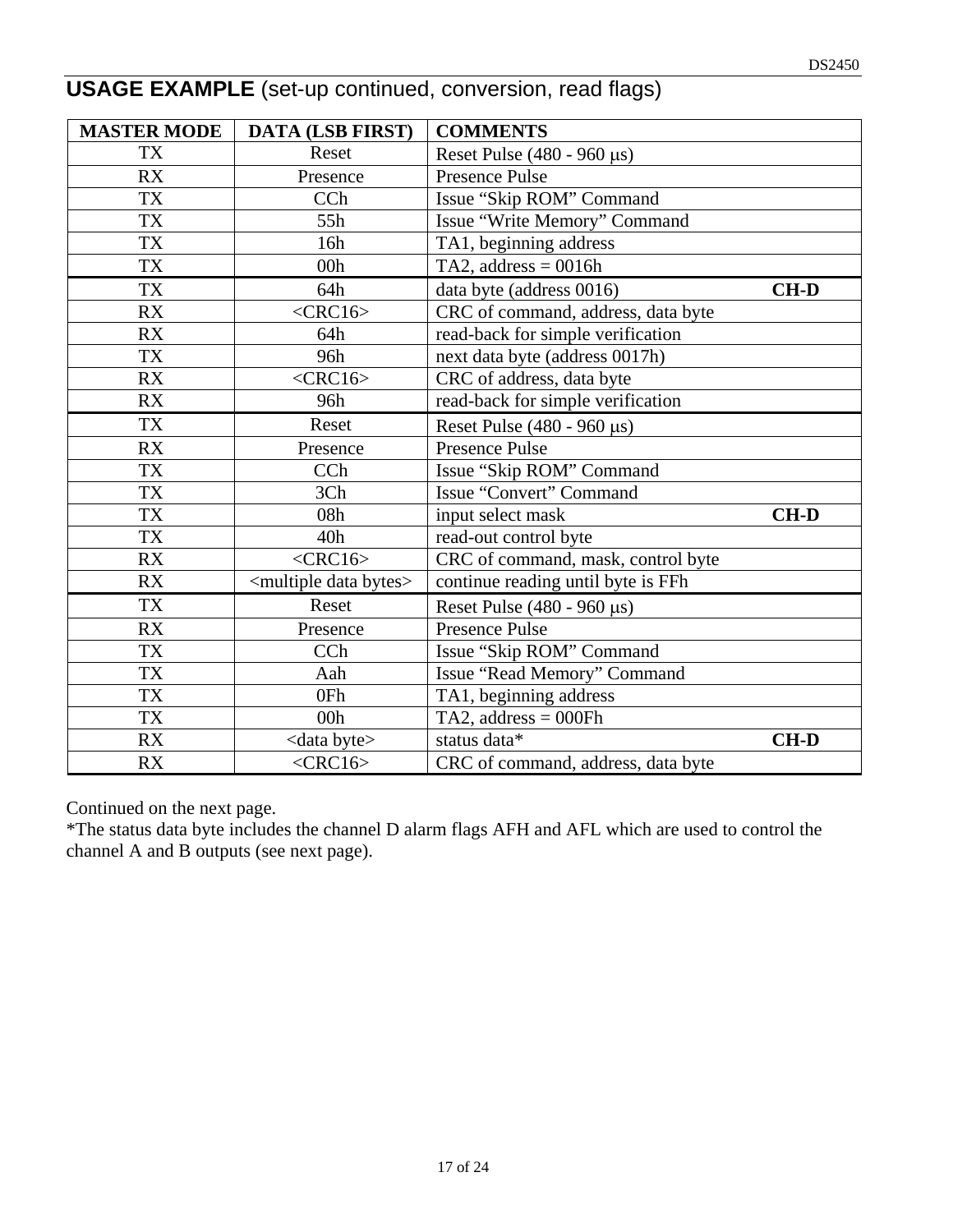| <b>MASTER MODE</b> | <b>DATA (LSB FIRST)</b>   | <b>COMMENTS</b>                    |             |
|--------------------|---------------------------|------------------------------------|-------------|
| TX                 | Reset                     | Reset Pulse $(480 - 960 \,\mu s)$  |             |
| RX                 | Presence                  | Presence Pulse                     |             |
| TX                 | CCh                       | Issue "Skip ROM" Command           |             |
| TX                 | 55h                       | Issue "Write Memory" Command       |             |
| TX                 | 08h                       | TA1, beginning address             |             |
| TX                 | 00 <sub>h</sub>           | TA2, address = $0008h$             |             |
| TX                 | 80h if $AFL = 1 / C0h$ if | data byte (address 0008)           | <b>CH-A</b> |
|                    | $AFL = 0$                 |                                    |             |
| RX                 | $<$ CRC16>                | CRC of command, address, data byte |             |
| RX                 | <data byte=""></data>     | read-back for simple verification  |             |
| TX                 | 00h                       | next data byte (address 0009h)*    |             |
| RX                 | $<$ CRC16>                | CRC of address, data byte          |             |
| RX                 | 00 <sub>h</sub>           | read-back for simple verification  |             |
| TX                 | 80h if $AFH = 1 / C0h$ if | data byte (address 000A)           | $CH-B$      |
|                    | $AFH = 0$                 |                                    |             |
| RX                 | $<$ CRC16>                | CRC of address, data byte          |             |
| RX                 | <data byte=""></data>     | read-back for simple verification  |             |
| TX                 | Reset                     | Reset Pulse $(480 - 960 \,\mu s)$  |             |
| <b>RX</b>          | Presence                  | <b>Presence Pulse</b>              |             |

## **USAGE EXAMPLE** (control channel A and channel B outputs)

\*In a multi-drop environment it takes less time to perform a non-changing write cycle rather than skipping a byte.

#### **1-WIRE SIGNALING**

The DS2450 requires strict protocols to ensure data integrity. The protocol consists of four types of signaling on one line: reset sequence with reset pulse and presence pulse, Write 0, Write 1 and Read Data. All these signals except presence pulse are initiated by the bus master. The DS2450 can communicate at two different speeds, regular speed and Overdrive Speed. If not explicitly set into the Overdrive mode, the DS2450 will communicate at regular speed. While in Overdrive mode the fast timing applies to all wave forms.

The initialization sequence required to begin any communication with the DS2450 is shown in Figure 10. A Reset Pulse followed by a Presence Pulse indicates the DS2450 is ready to send or receive data given the correct ROM command and memory function command. The bus master transmits (TX) a reset pulse ( $t_{\text{RSTL}}$ , minimum 480 μs at regular speed, 48 μs at Overdrive Speed). The bus master then releases the line and goes into receive mode (RX). The 1-Wire bus is pulled to a high state via the pullup resistor. After detecting the rising edge on the data pin, the DS2450 waits ( $t_{\text{PDH}}$ , 15-60 μs at regular speed, 2-6 μs at Overdrive speed) and then transmits the Presence Pulse (t<sub>PDL</sub>, 60-240 μs at regular speed, 8-24 μs at Overdrive Speed).

A Reset Pulse of 480 μs or longer will exit the Overdrive Mode returning the device to regular speed. If the DS2450 is in Overdrive Mode and the Reset Pulse is no longer than 80 μs the device will remain in Overdrive Mode.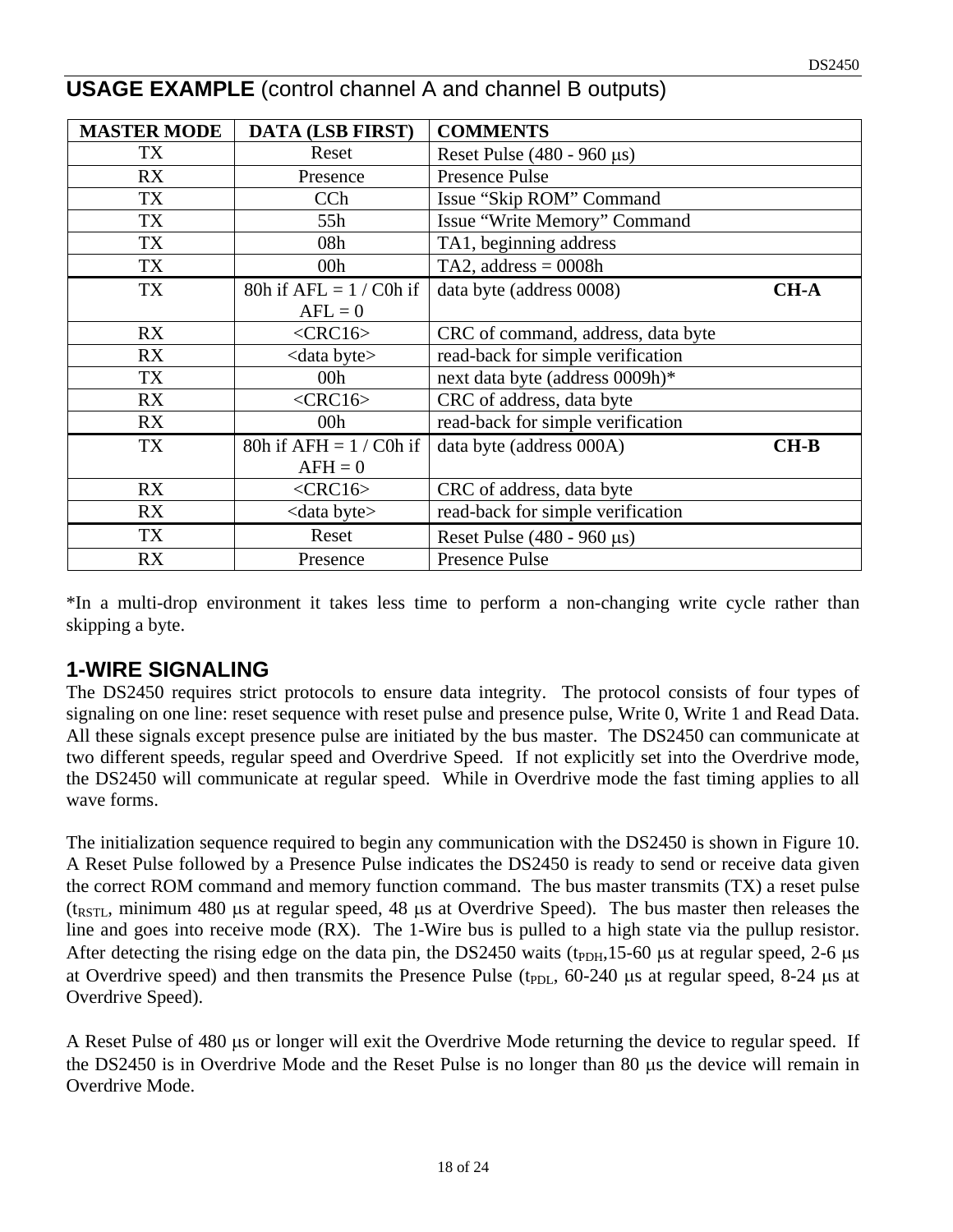#### **INITIALIZATION PROCEDURE "RESET AND PRESENCE PLUSES"** Figure 10



\*IN ORDER NOT TO MASK INTERRUPT SIGNALING BY OTHER DEVICES ON THE 1-WIRE BUS,  $t_{RSTL} + t_R$ SHOULD ALWAYS BE LESS THAN 960 μs \*\*INCLUDES RECOVERY TIME

#### **READ/WRITE TIME SLOTS**

The definitions of write and read time slots are illustrated in Figure 11. All time slots are initiated by the master driving the data line low. The falling edge of the data line synchronizes the DS2450 to the master by triggering a delay circuit in the DS2450. During write time slots, the delay circuit determines when the DS2450 will sample the data line. For a read data time slot, if a "0" is to be transmitted, the delay circuit determines how long the DS2450 will hold the data line low overriding the 1 generated by the master. If the data bit is a "1", the device will leave the read data time slot unchanged.

#### **READ/WRITE TIME DIAGRAM** Figure 11



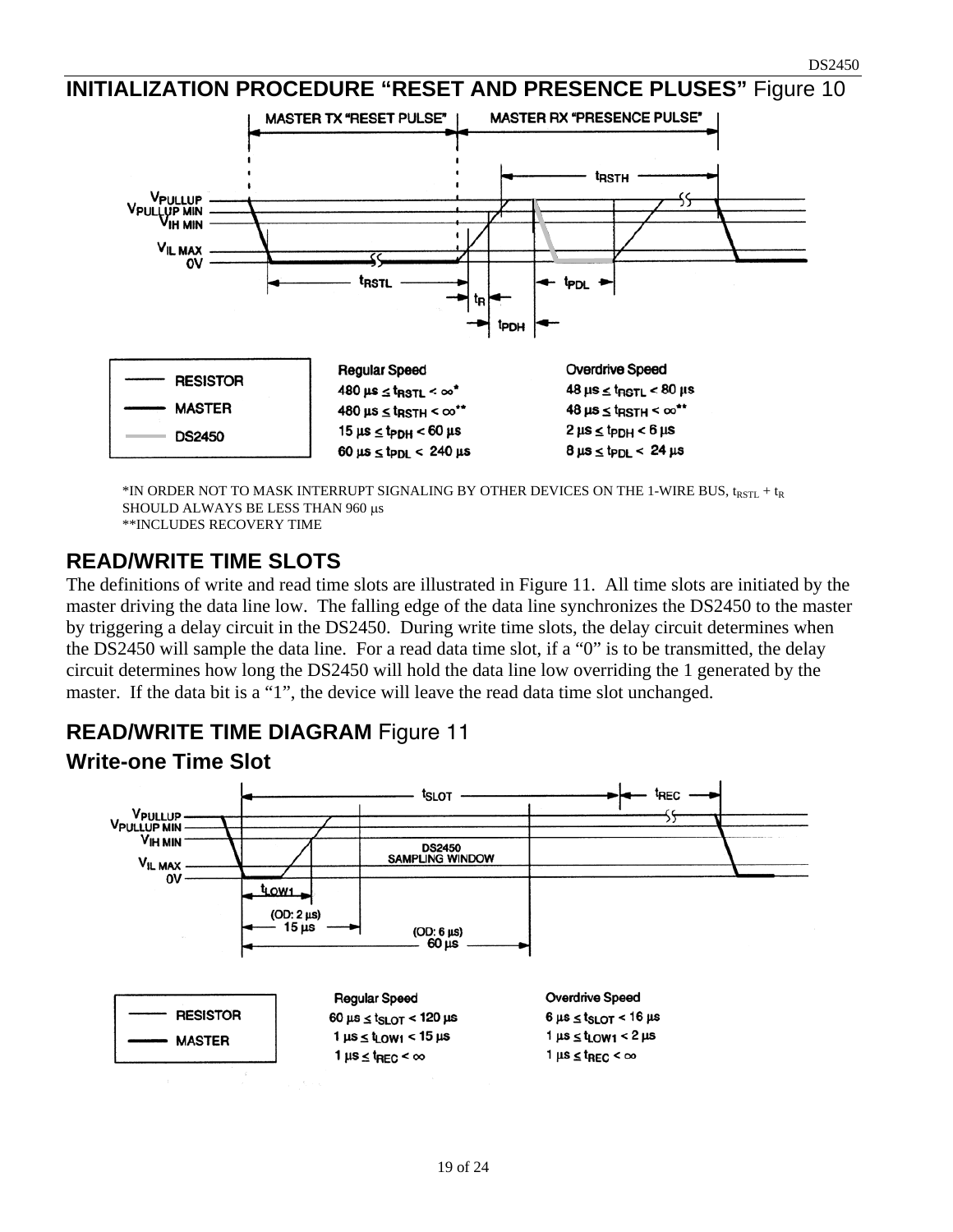## **READ/WRITE TIMING DIAGRAM** Figure 11 (continued) **Write-zero Time Slot**

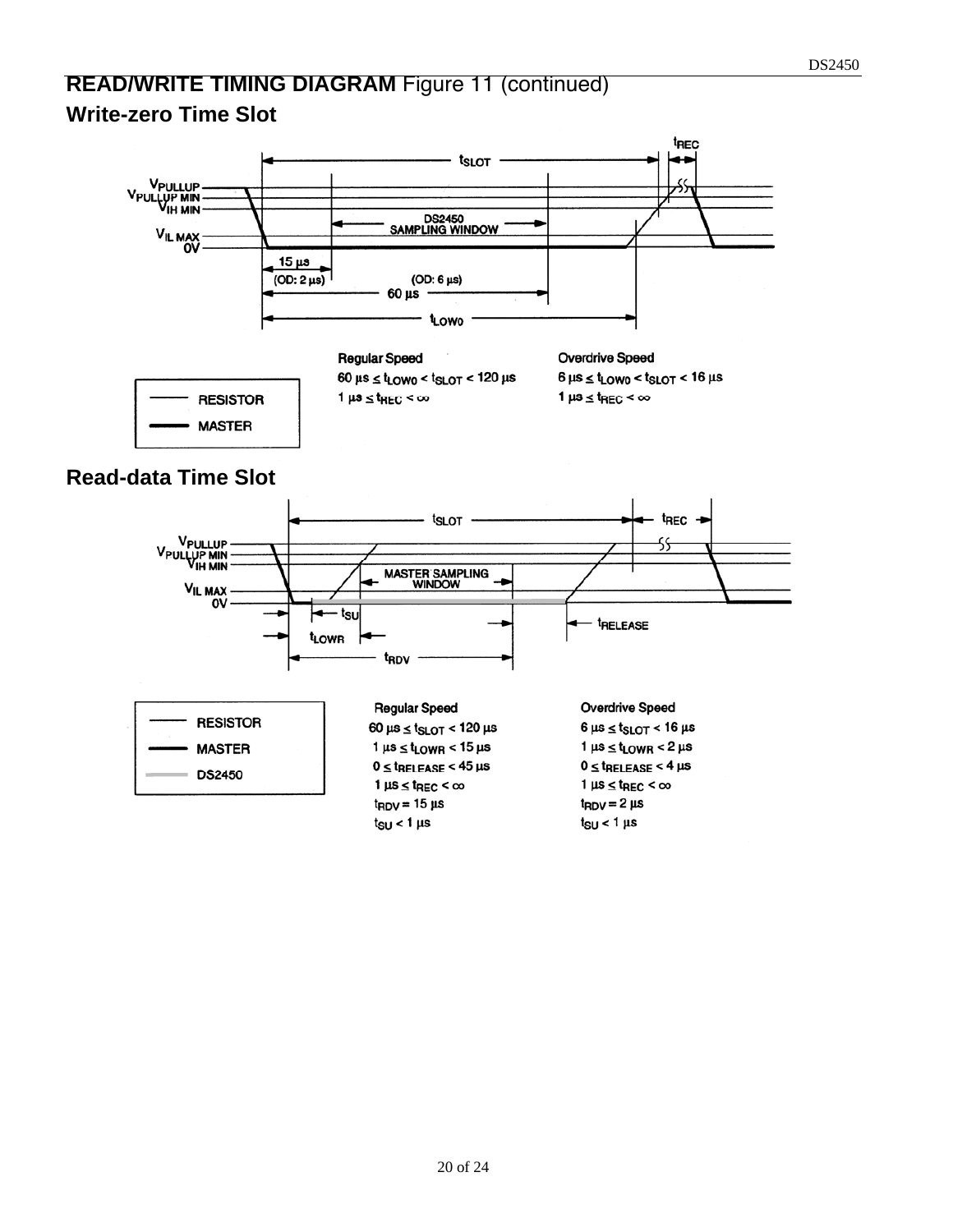#### **CRC HARDWARE DESCRIPTION AND POLYNOMIAL** Figure 12



#### **CRC-GENERATION**

With the DS2450 there are two different types of CRCs (Cyclic Redundancy Checks). One CRC is a 8 bit type and is stored in the most significant byte of the 64-bit ROM. The bus master can compute a CRC value from the first 56 bits of the 64-bit ROM and compare it to the value stored within the DS2450 to determine if the ROM data has been received error-free by the bus master. The equivalent polynomial function of this CRC is  $X^8 + X^5 + X^4 + 1$ . This 8-bit CRC is received in the true (non inverted) form when reading the ROM of the DS2450. It is computed once at the factory and lasered into the ROM.

The other CRC is a 16-bit type, generated according to the standardized CRC16 polynomial function  $X^{16}$  $+ X^{15} + X^2 + 1$ . This CRC is used to safeguard data when reading from or writing to the device's memory. It is the same type of CRC as is used with NV RAM based iButtons to safeguard data packets of the iButton File Structure. In contrast to the 8-bit CRC, the 16-bit CRC is always returned in the complemented (inverted) form. A CRC-generator inside the DS2450 chip (Figure 12) will calculate a new 16-bit CRC at every situation shown in the command flow chart of Figure 6.

The DS2450 provides this CRC value to the bus master to validate the transfer of command, address, and data to and from the bus master. When reading the memory, the 16-bit CRC is transmitted when the end of each 8-byte memory page is reached. At the initial pass through the Read Memory flow chart the 16 bit CRC will be generated by clearing the CRC-generator, shifting in the command byte, low address, high address and the data bytes beginning at the first addressed memory location and continuing until the last byte of the addressed memory page is reached. Subsequent passes through the Read Memory flow chart will generate a 16-bit CRC that is the result of clearing the CRC-generator and then shifting in the new data bytes starting at the first byte of the next page and continuing until the last byte of the page is reached.

When writing to the DS2450, the bus master receives a 16-bit CRC to verify the correctness of the data transfer before the device copies the data byte to its memory. With the initial pass through the Write Memory flow chart the 16-bit CRC will be generated by clearing the CRC-generator, shifting in the command, address low, address high and the data byte. Subsequent passes through the Write Memory flow chart due to the DS2450 automatically incrementing its address counter will generate an 16-bit CRC that is the result of loading (not shifting) the new (incremented) address into the CRC-generator and then shifting in the new data byte.

For more details on generating CRC values including example implementations in both hardware and software, see the Book of DS19xx iButton Standards.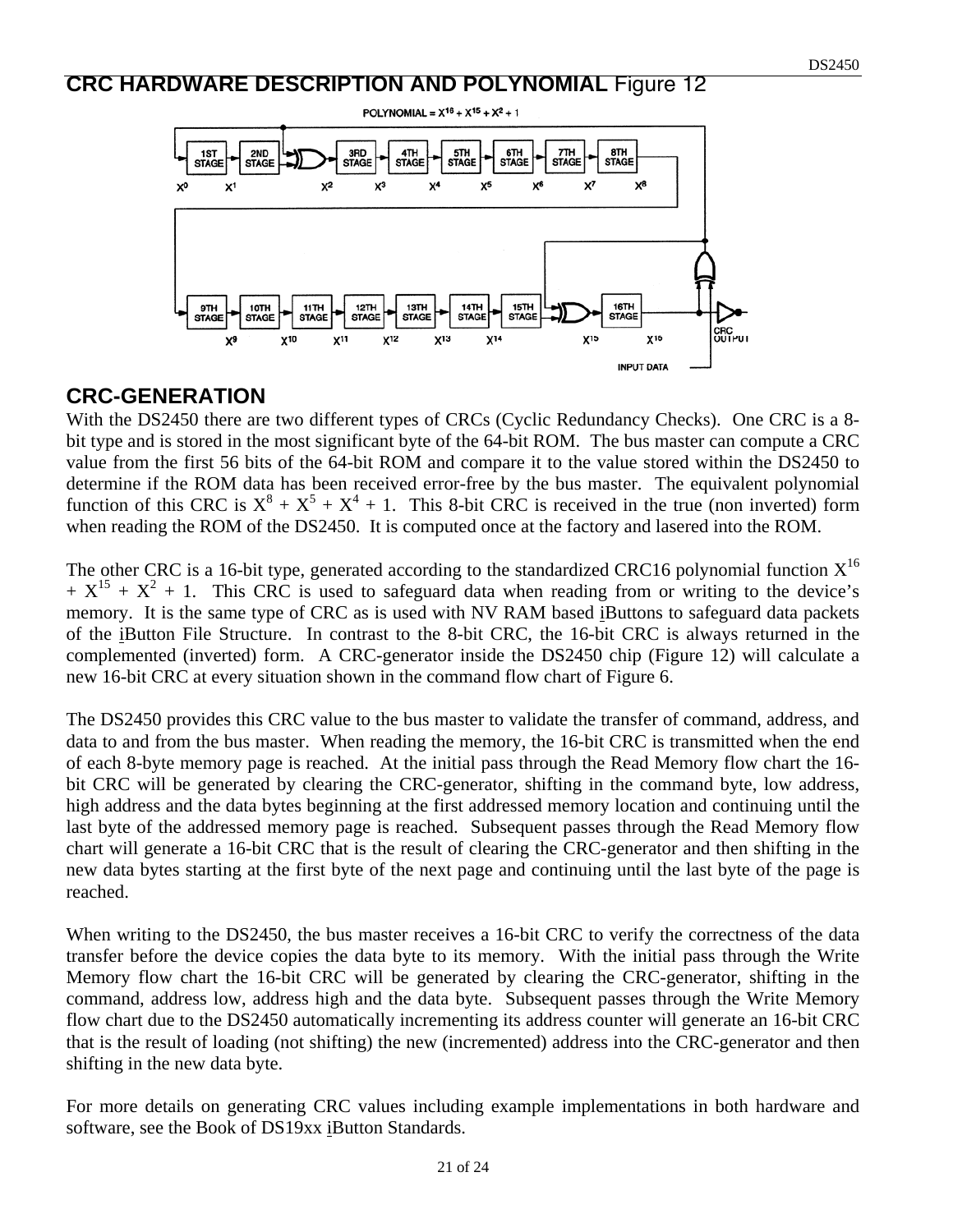## **TRANSFER CHARACTERISTIC**



#### **INCREMENT AND MINIMUM FULL SCALE INPUT VOLTAGE VERSUS RESOLUTION**

|                   |                     | $Range = 2.56V$     | $Range = 5.12V$     |                     |  |  |
|-------------------|---------------------|---------------------|---------------------|---------------------|--|--|
|                   | 1 LS bit equivalent | minimum full scale  | 1 LS bit equivalent | minimum full scale  |  |  |
| <b>Resolution</b> | input voltage(mV)   | input voltage $(V)$ | input voltage (mV)  | input voltage $(V)$ |  |  |
| 2 bits            | 640                 | 1.60                | 1280                | 3.20                |  |  |
| 3 bits            | 320                 | 2.08                | 640                 | 4.16                |  |  |
| 4 bits            | 160                 | 2.32                | 320                 | 4.64                |  |  |
| 5 bits            | 80                  | 2.44                | 160                 | 4.88                |  |  |
| 6 bits            | 40                  | 2.50                | 80                  | 5.00                |  |  |
| 7 bits            | 20                  | 2.53                | 40                  | 5.06                |  |  |
| 8 bits            | 10                  | 2.545               | 20                  | 5.09                |  |  |
| 9 bits            | 5                   | 2.5525              | 10                  | 5.105               |  |  |
| 10 bits           | 2.5                 | 2.5563              | 5                   | 5.1125              |  |  |
| 11 bits           | 1.25                | 2.5581              | 2.5                 | 5.1163              |  |  |
| 12 bits           | 0.625               | 2.5591              | 1.25                | 5.1181              |  |  |
| 13 bits           | 0.313               | 2.5595              | 0.625               | 5.1191              |  |  |
| 14 bits           | 0.156               | 2.5598              | 0.313               | 5.1195              |  |  |
| 15 bits           | 0.078               | 2.5599              | 0.156               | 5.1198              |  |  |
| 16 bits           | 0.039               | 2.5599              | 0.078               | 5.1199              |  |  |

In the shaded areas the accuracy is **less than** the resolution. The conversion results may include random noise.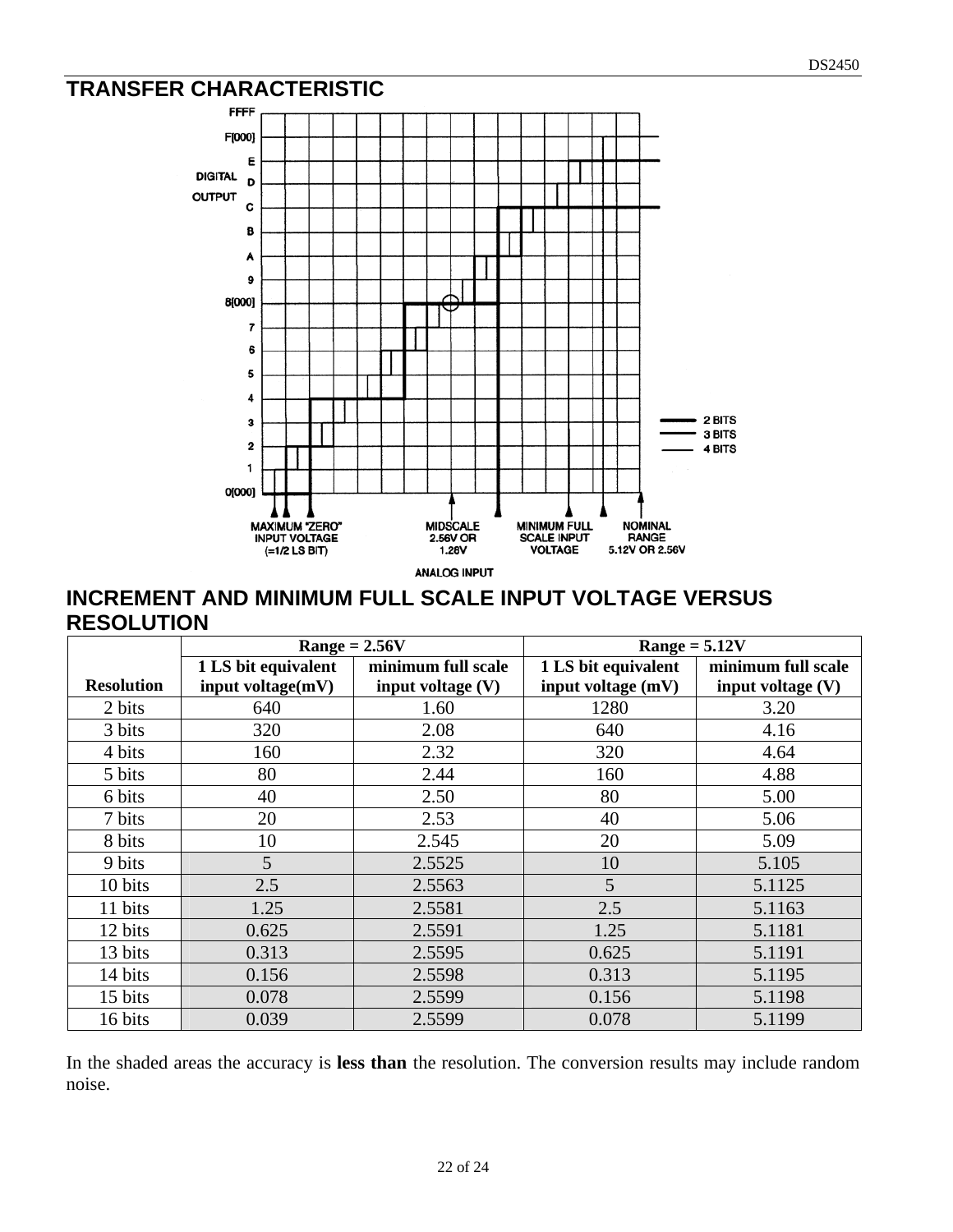# **ABSOLUTE MAXIMUM RATINGS\***

| Voltage on DATA to Ground    | $-0.5V$ to $+7.0V$                                    |
|------------------------------|-------------------------------------------------------|
| <b>Operating Temperature</b> | -40 $^{\circ}$ C to +85 $^{\circ}$ C                  |
| <b>Storage Temperature</b>   | -55 $\mathrm{^{\circ}C}$ to +125 $\mathrm{^{\circ}C}$ |
| <b>Soldering Temperature</b> | See J-STD-020 Specification                           |

\* This is a stress rating only and functional operation of the device at these or any other conditions above those indicated in the operation sections of this specification is not implied. Exposure to absolute maximum rating conditions for extended periods of time may affect reliability.

| DC ELECTRICAL CHARACTERISTICS<br>$-40^{\circ}$ C to $+85^{\circ}$ C) |               |            |            |            |                         |                       |
|----------------------------------------------------------------------|---------------|------------|------------|------------|-------------------------|-----------------------|
| <b>PARAMETER</b>                                                     | <b>SYMBOL</b> | <b>MIN</b> | <b>TYP</b> | <b>MAX</b> | <b>UNITS</b>            | <b>NOTES</b>          |
| <b>Supply Voltage</b>                                                | $\rm V_{CC}$  | 4.5        | 5.0        | 5.5        | V                       | 10                    |
| Logic 1                                                              | $\rm V_{IH}$  | 2.2        |            |            | V                       |                       |
| Logic $0$                                                            | $\rm V_{II}$  | $-0.3$     |            | $+0.8$     | $\overline{\mathsf{V}}$ | $\mathbf{1}$          |
| Output Logic Low @ 4 mA                                              | $\rm V_{OL}$  |            |            | 0.4        | $\overline{\mathsf{V}}$ |                       |
| Output Logic High                                                    | $\rm V_{OH}$  |            | $V_{PUP}$  | 6.0        | V                       | 1, 2                  |
| <b>Input Load Current</b>                                            | $I_{L}$       |            | 5          |            | $\mu A$                 | 3                     |
| <b>Operating Current</b>                                             | $\rm I_{CC}$  |            | 0.5        |            | mA                      | $\overline{7}$        |
| Quiescent Current                                                    | $1_{CCQ}$     |            |            | 20         | $\mu A$                 | 8                     |
| <b>CAPACITANCE</b>                                                   |               |            |            |            |                         | $(t_A = 25^{\circ}C)$ |
| <b>PARAMETER</b>                                                     | <b>SYMBOL</b> | <b>MIN</b> | <b>TYP</b> | <b>MAX</b> | <b>UNITS</b>            | <b>NOTES</b>          |
| $I/O$ (1-Wire)                                                       | $C_{IN/OUT}$  |            | 100        | 800        | pF                      | 5                     |
| Analog Input                                                         | $C_{AIN}$     |            |            | 50         | pF                      |                       |
| <b>RESISTANCES</b><br>$(t_A = 25^{\circ}C)$                          |               |            |            |            |                         |                       |
| <b>PARAMETER</b>                                                     | <b>SYMBOL</b> | <b>MIN</b> | <b>TYP</b> | <b>MAX</b> | <b>UNITS</b>            | <b>NOTES</b>          |
| Analog Input                                                         | $Z_{AIN}$     | 0.5        |            | 1.5        | $M\Omega$               |                       |

| AC ELECTRICAL CHARACTERISTICS REGULAR SPEED |  |  | $(-40^{\circ}$ C to $+85^{\circ}$ C) |
|---------------------------------------------|--|--|--------------------------------------|
|                                             |  |  |                                      |

| <b>PARAMETER</b>           | <b>SYMBOL</b>          | <b>MIN</b> | <b>TYP</b> | <b>MAX</b> | <b>UNITS</b> | <b>NOTES</b> |
|----------------------------|------------------------|------------|------------|------------|--------------|--------------|
| Time Slot                  | $t_{SLOT}$             | 60         |            | 120        | $\mu$ s      |              |
| Write 1 Low Time           | $t_{LOW}$              |            |            | 15         | $\mu$ s      |              |
| Write 0 Low Time           | $t_{LOW0}$             | 60         |            | 120        | $\mu$ s      |              |
| Read Low Time              | $t_{LOWR}$             | I.         |            | 15         | $\mu$ s      |              |
| Read Data Valid            | $t_{\rm{RDV}}$         |            | exactly 15 |            | $\mu$ s      |              |
| <b>Release Time</b>        | <i><b>TRELEASE</b></i> | 0          | 15         | 45         | $\mu$ s      |              |
| Read Data Setup            | $t_{\rm SU}$           |            |            |            | $\mu$ s      | 4            |
| <b>Recovery Time</b>       | $t_{REC}$              |            |            |            | $\mu$ s      |              |
| Reset Time High            | t <sub>rsth</sub>      | 480        |            |            | $\mu$ s      |              |
| <b>Reset Time Low</b>      | $t_{\text{RSTL}}$      | 480        |            |            | $\mu$ s      | 6            |
| Presence Detect High       | $t_{\rm{PDH}}$         | 15         |            | 60         | $\mu$ s      |              |
| <b>Presence Detect Low</b> | $t_{PDL}$              | 60         |            | 240        | $\mu$ s      |              |